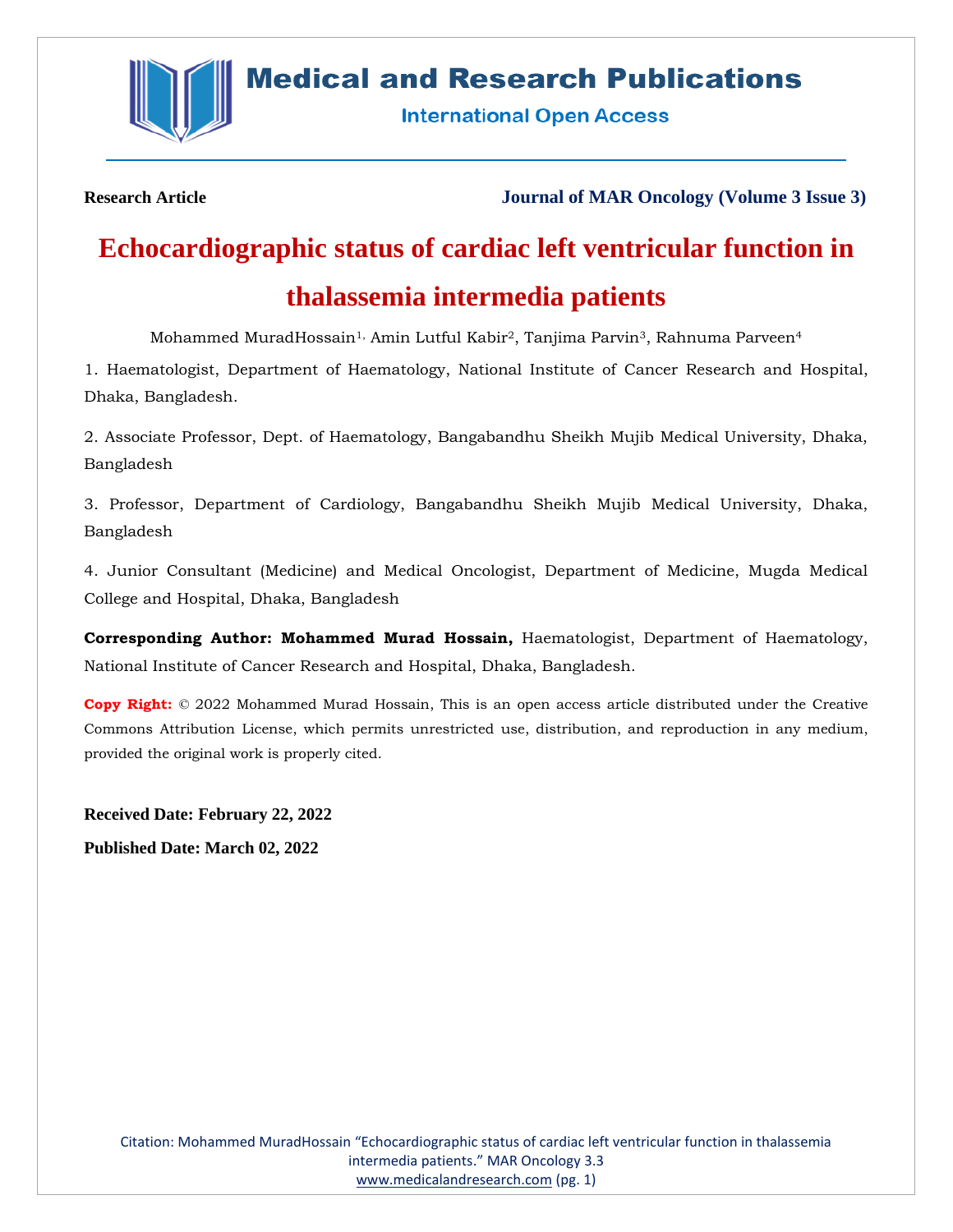#### *Abstract*

*This study was conducted to assess the cardiac function by echocardiography in a group of thalassemia patients. Thirty thalassemia intermedia participants (mean age: 24.5±9.7years) were examined clinically and subjected to routine hematological investigations, serum ferritin level, chest radiography, ECG and Echocardiography. The findings of thalassemia intermedia participants were as follows: the mean ejection fraction (%) was 65.30±6.42, among 30 patients, 29(96.7%) showed normal and one (3.3%) showed mildly abnormal ejection fraction. The mean fractional shortening (%) was 36.20±4.93 and 30 patients (100%) showed normal fractional shortening. Furthermore, the mean myocardial performance index was 0.62±0.13 and one patient (3.3%) showed normal and 29(96.7%) showed abnormal myocardial performance index. The mean left ventricular post wall thickness was 0.84±0.11cm and 29(96.7%) patients showed normal and one (3.3%) showed mildly abnormal left ventricular post wall thickness. The mean septal thickness was 0.87±0.12cm and 27(90%) patients showed normal and 3 (10%) showed mildly abnormal septal thickness. The mean pulmonary arterial systolic pressure was 27.73±8.23 mm Hg and 20(66.7%) patients showed normal and 10(33.3%) showed abnormal pulmonary arterial systolic pressure. The mean isovolumic relaxation time was 81.33±16.23msec and 13(43.3%) patients showed normal and 17(56.7%) showed abnormal isovolumic relaxation time. The mean mitral inflow velocity in thalassemia intermedia was 1.66±0.76 and 17 (56.7%) patients showed normal, one (3.3%) showed mild and 12(40.0%) showed severe diastolic dysfunction. Finally, it can be said that the cardiac left ventricular systolic and diastolic function of thalassemia intermedia participants were affected in respect to investigations performed.*

#### **Introduction**

ß-Thalassemia is considered as an inherited hemoglobin disorder due to chronic hemolytic anemia.1Depending on clinical severity, two forms of thalassemia such as thalassemia major and thalassemia intermedia have been identified as thalassemia major is a severe anemia that started at the first year of life and life-long blood transfusion therapy is needed for survival. On the other hand, thalassemia intermedia is measured as a milder anemia which permits patient survival without regular transfusions and a longer life expectancy.2Previous studies have anticipated that the patients who naturally maintain hemoglobin at or above 7g/dl, even with bone marrow hyperplasia are considered as thalassemia intermedia.3,4Chronic anemia due to thalassemia intermedia causes growth retardation,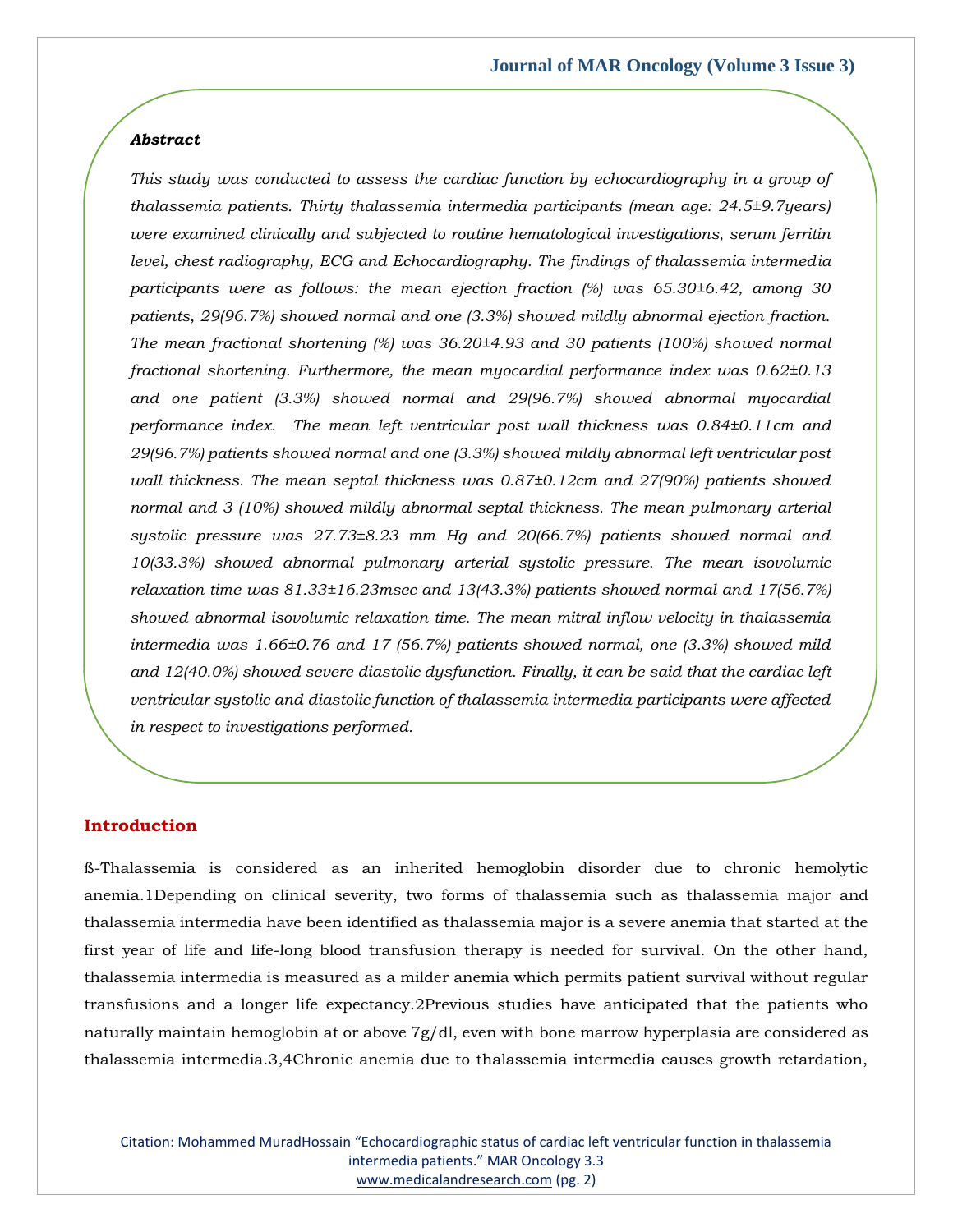extra medullary hematopoiesis, bone marrow expansion, splenomegaly, increased intestinal iron absorption, prone to infections, and hypercoagulability.1,5

Heart disease is not only a leading cause of mortality but also responsible for morbidity in ßthalassemia.6Furthermore, without proper treatment of thalassemia intermedia, the diastolic function of the left ventricle can be maintained stable but the pressure of pulmonary arteries rises continuously that causes death of these patient.2Furthermore, it was reported that deposition of iron causes heart failure in thalassemia major patients whereas high cardiac output causes heart failure in thalassemia intermedia patients .7However iron induced cardiac dysfunction may also occur in thalassemia intermedia patients during exposure to non-transferrin bound iron.8, 9

Inappropriate erythropoiesis due to chronic hemolytic anaemia is considered as a symbol of all thalassemia syndromes.10However in thalassemia intermedia chronic anaemia may always not be severe and the hemoglobin usually maintained within 7-11g/dl. In normal individual with hemoglobin range between 8-10g/dl, the resting cardiac output is usually maintained within the normal limit.11The percentage of fetal hemoglobin is also important as it decrease the oxygen delivery to the tissue due to its high oxygen affinity. 12

Prolong tissue hypoxia causes reactionary expansion of the bone marrow, splenomegaly, extra medullary hematopoiesis, hepatomegaly and ultimately leads to high output state.13, 14-16It is also stated that, high cardiac output results from the combined action of intramedullary shunting and peripheral vasodilatation.15,16

Every year approximately 60,000-70,000 children are born around the world with severe form of thalassemia. Most of them are born in the countries with lower socioeconomic condition where child mortality from infection and malnutrition is more prioritized.17It isestimated that, each year, around six thousands children are born with thalassemia in Bangladesh.18In a study, Khan et al19 found that, there is about 1 lac thalassaemic patient prevailing in Bangladesh and it is assumed that each year approximately 1040 β-thalassaemia major and 6443 Hb-E β-thalassaemia are born in our country. Another study, that was performed at Department of Haematology, Bangabandhu Sheikh Mujib Medical University, showed that 61.8% of the HbE/ $\beta$  thalassemia patients were transfusion independent, indicating the higher incidence of thalassemia intermedia in Bangladesh20.

The development of new technologies such as cardiac magnetic resonance T2, Tissue Doppler, 3D detection of cardiac dysfunction helps in the early detection of cardiac iron overload and associated cardiac dysfunction in thalassemia.21 Moreover, the estimation of serum ferritin level along with echocardiogram might be more effective for the assessment of iron overload and cardiac function. However, few studies have been performed regarding this matter. From these discussions it is obvious that the abnormality in the cardiac function is the leading cause of death of these patients so the purpose of this study was to assess the cardiac functions of the thalassemia patients by means of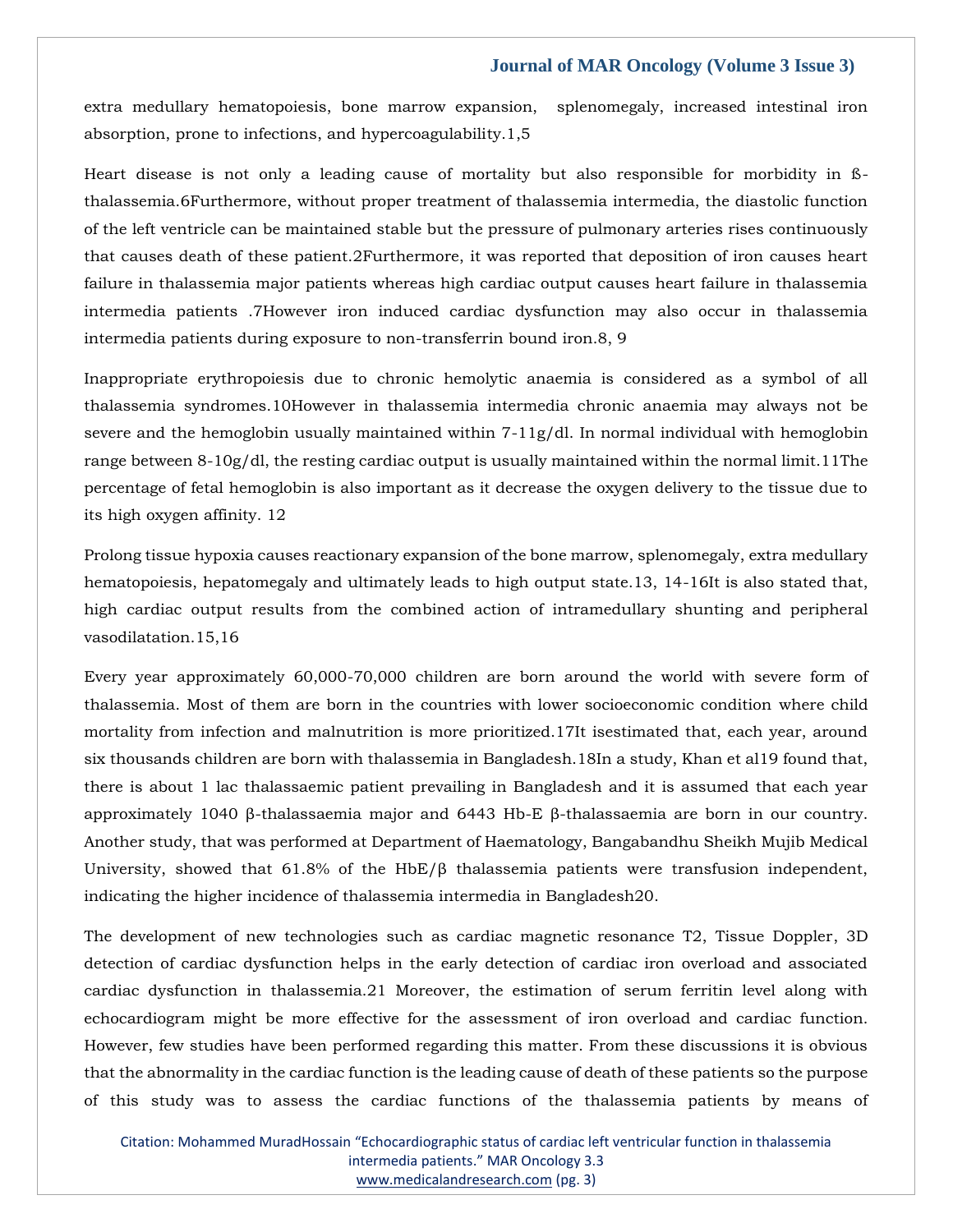echocardiography, help in formulating an effective and better management plan to prevent chronic anemia, iron overload and its complication, other cardiac dysfunction in thalassemia patients and in this way the study may also help in improving survival.

# **Materials and Methods**

This study was conducted on 30 thalassemia intermedia participants from January 2015 to December 2015 in the inpatient Department of Hematology. Patients with known case of thalassemia intermedia who don't have preexisting diseases that can affect the heart like rheumatic, congenital heart failure, systemic hypertension, endocrinopathy, renal diseases, anemic heart failure etc were randomly selected for this study. Other patients who are transfusion dependent or have those preexisting diseases were excluded.

At first, the investigations were performed for all participants that include complete blood count by using automated cell counter (Sysmex XT 2000i), serum ferritin level by chemiluminescent microparticle immunoassay (CMIA) using ARCHITECT ci 8200, Kit –ARCHITECT Ferritin 7K59 and standard 12-lead electrocardiography (ECG; FUKUDA M\_E CARDISUNY)and heart rate was calculated by the standard method. After that, Echocardiography (2-D, M-mode and Doppler; General Electronics vivid-7 echocardiogram machine) was performed in thalassemia intermedia participants according to guideline of American Heart Association (AHA) of echocardiography. Echocardiographic assessment was performed using mechanical and phased array sector scanner with 2.5-3.5 MHz transducers. The examination was conducted with the patient lying in supine left lateral position. The left parasternal long axis and short axis and apical four chamber views were obtained in all thalassemia patients. The left ventricular systolic function such as fractional shortening, ejection fraction, left ventricular global function such as myocardial performance index, left ventricular diastolic function such as Mitral inflow velocity, intraventricular relaxation time, and other parameters such as left ventricular post wall thickness, septal thickness, pulmonary arterial systolic pressure and pulmonary arterial mean pressure were also measured. were also measured. Furthermore, all relevant hematological and biochemical tests were done at authentic laboratories. Statistical analysis was done by using SPSS software (version 22). The data were expressed as frequency, percentage and mean±SD

# **Results**

Among 30 patients of thalassemia intermedia, 16 (53.3%) patients were male and 14 (46.7%) patients were female and male female ratio was 1.14: 1 (Table-1). The mean age of the participants was 24.5±9.67, among them 46.7% belonged to 19-29 years, 26.7% to 8-18 years and 26.7% to 30-40 years age group. The age range was 8-40 years (Table-2). Clinically all the study patients had anaemia (100%), 12(40.0%)

Citation: Mohammed MuradHossain "Echocardiographic status of cardiac left ventricular function in thalassemia intermedia patients." MAR Oncology 3.3 [www.medicalandresearch.com](http://www.medicalandresearch.com/) (pg. 4)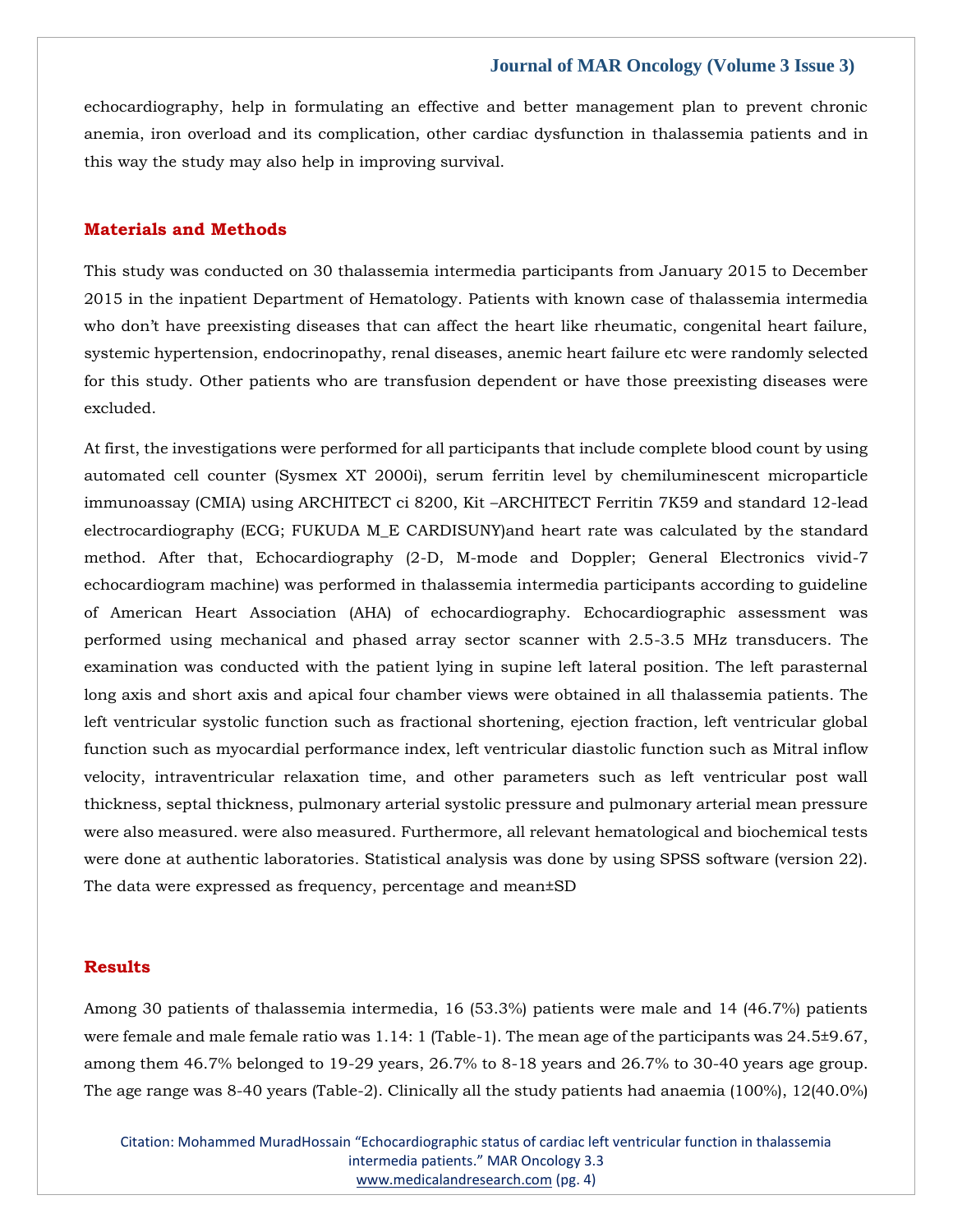had jaundice and 29(96.7%) had splenomegaly. None of them had symptoms of heart failure or CVS abnormality (Table-3).

The echocardiographic findings showed that the mean ejection fraction (%) was 65.30±6.42, among 30 patients, 29(96.7%) showed normal and one (3.3%) showed mildly abnormal ejection fraction. The mean fractional shortening (%) was 36.20±4.93 and 30 patients (100%) showed normal fractional shortening .Furthermore, the mean myocardial performance index was 0.62±0.13 and one patient (3.3%) showed normal and 29(96.7%) showed abnormal myocardial performance index. The mean left ventricular post wall thickness was  $0.84\pm0.11$ cm and  $29(96.7%)$  patients showed normal and one (3.3%) showed mildly abnormal left ventricular post wall thickness. The mean septal thickness was 0.87±0.12cm and 27(90%) patients showed normal and 3 (10%) showed mildly abnormal septal thickness. The mean pulmonary arterial systolic pressure was 27.73±8.23 mm Hg and 20(66.7%) patients showed normal and 10(33.3%) showed abnormal pulmonary arterial systolic pressure. The mean isovolumic relaxation time was 81.33±16.23msec and 13(43.3%) patients showed normal and 17(56.7%) showed abnormal isovolumic relaxation time. The mean mitral inflow velocity in thalassemia intermedia was 1.66±0.76 and 17 (56.7%) patients showed normal, one (3.3%) showed mild and 12(40.0%) showed severe diastolic dysfunction (Table-4).

| Gender       | Frequency | Percentage% |  |
|--------------|-----------|-------------|--|
| Male         | 16        | 53.3        |  |
| Female       | 14        | 46.7        |  |
| <b>Total</b> | ЗС        | 100.0       |  |

**Table-1** Distribution of patients by gender (n=30)

| Age Group (in years) | Frequency | Percentage% |                               |
|----------------------|-----------|-------------|-------------------------------|
| $8-18$ yrs           |           | 26.7        |                               |
| $19-29$ yrs          |           | 46.7        | Mean $\pm$ SD 24.5 $\pm$ 9.67 |
| $30-40$ yrs          |           | 26.7        | Range $(8 - 40)$              |
| <b>Total</b>         | 30        | 100.0       |                               |

**Table-2** Distribution of patients by age group (n=30)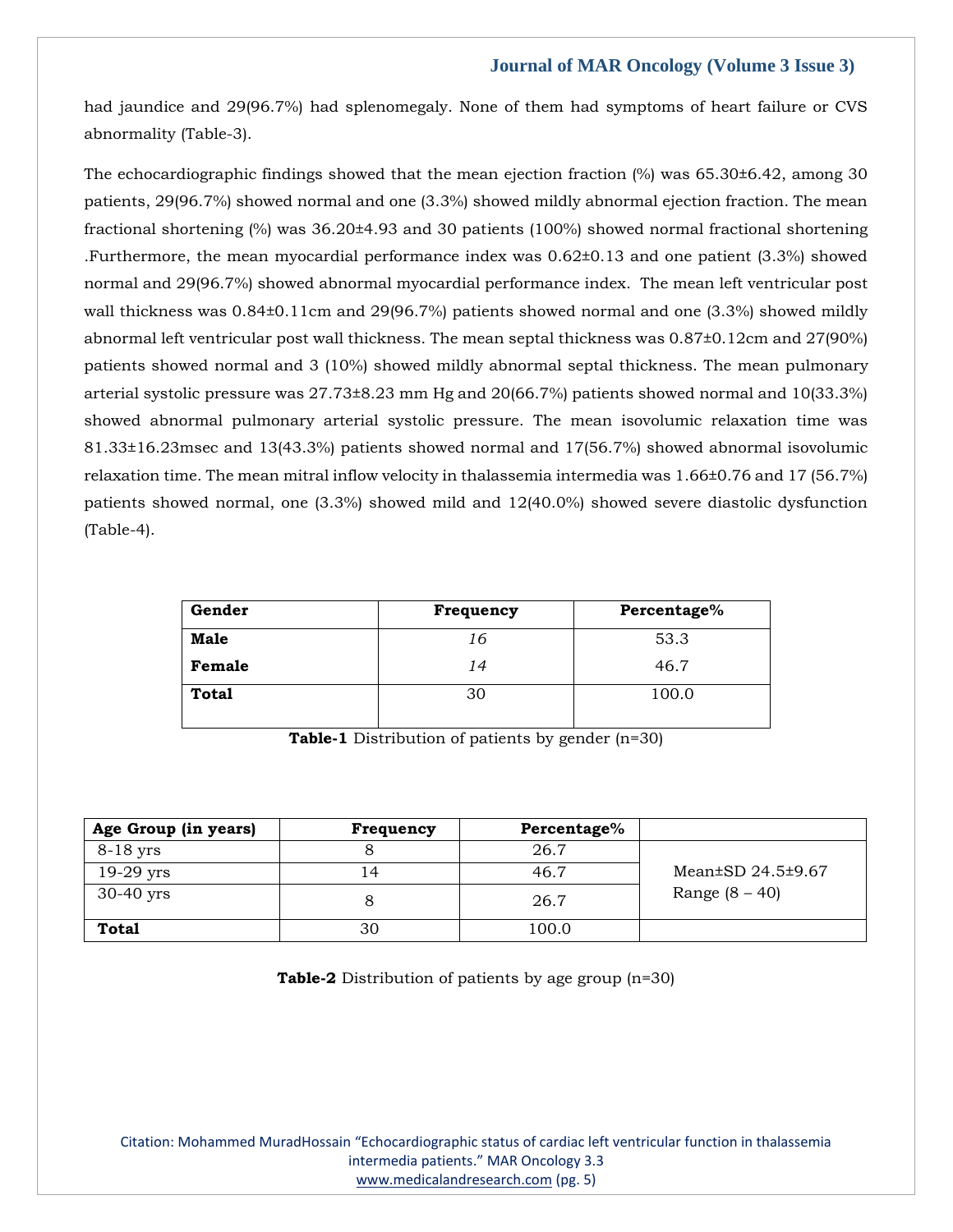| <b>Clinical presentation</b>   | Frequency | Percentage% |
|--------------------------------|-----------|-------------|
| Anaemia                        | 30        | 100.0       |
| Jaundice                       | 12        | 40.0        |
| Splenomegaly                   | 29        | 96.7        |
| Symptom of heart failure       | $\Omega$  | 0.0         |
| CVS (any abnormality detected) | 0         | 0.0         |

**Table-3** Distribution of the patients by clinical presentation

| Echo parameter                       | Frequency      | Percentage% | Range         | <b>Mean±SD</b>  |
|--------------------------------------|----------------|-------------|---------------|-----------------|
| Fractional shortening (FS) (%)       |                |             |               |                 |
| Normal                               | 30             | 100.0       |               |                 |
| (Men: 25-43; Women: 27-45)           |                |             |               |                 |
| Mildly abnormal                      | $\overline{0}$ | 0.0         |               |                 |
| (Men: 20-24; Women: 22-26)           |                |             |               |                 |
| Moderately abnormal                  | $\overline{0}$ | 0.0         |               |                 |
| (Men: 15-19; Women: 17-21)           |                |             | $28 - 47 \%$  | 36.20±4.93      |
| Severely abnormal                    | $\overline{0}$ | 0.0         |               |                 |
| (Men: $\leq$ 14; Women: $\leq$ 16)   |                |             |               |                 |
| Ejection fraction (EF) (%)           |                |             |               |                 |
| Normal                               | 29             | 96.7        |               |                 |
| (Men: $\geq 55$ ; Women: $\geq 55$ ) |                |             |               |                 |
| Mildly abnormal                      | $\mathbf{1}$   | 3.3         |               |                 |
| (Men: 45-54; Women: 45-54)           |                |             | $53 - 79%$    | 65.30±6.42      |
| Moderately abnormal                  | $\Omega$       | 0.0         |               |                 |
| (Men: 30-44; Women: 30-44)           |                |             |               |                 |
| Severely abnormal                    | $\Omega$       | 0.0         |               |                 |
| (Men: <30; Women: <30)               |                |             |               |                 |
| Myocardial performance index (MPI)   |                |             |               |                 |
| Normal $(0.40)$                      | $\mathbf{1}$   | 3.3         | $0.37 - 0.83$ | $0.62 \pm 0.13$ |
| Abnormal (>0.40)                     | 29             | 96.7        |               |                 |
| Mitral inflow velocity (E/A)         |                |             |               |                 |
| Normal (0.75-1.5)                    | 17             | 56.7        |               |                 |
| Mild diastolic dysfunction           | $\overline{1}$ | 3.3         |               |                 |
| (impaired relaxation) $(50.75)$      |                |             | $0.69 - 4.20$ | 1.66±0.76       |
| Moderate diastolic dysfunction       | $\overline{0}$ | 0.0         |               |                 |
| (pseudo normal) (0.75 - 1.5)         |                |             |               |                 |
| Severe diastolic dysfunction         | 12             | 40.0        |               |                 |
| Restricted $(21.5)$                  |                |             |               |                 |
| Isovolumic relaxation time (IVRT)    |                |             |               |                 |
| Normal $(70 \pm 12 \text{ ms})$      | 13             | 43.3        |               |                 |
| Abnormal (< 58 ms)                   | 6              | 20.0        | 39-111ms      | 81.33±16.23     |
| Abnormal (> 82 ms)                   | 11             | 36.7        |               |                 |
| LV post wall thickness (cm)          |                |             |               |                 |

Citation: Mohammed MuradHossain "Echocardiographic status of cardiac left ventricular function in thalassemia intermedia patients." MAR Oncology 3.3 [www.medicalandresearch.com](http://www.medicalandresearch.com/) (pg. 6)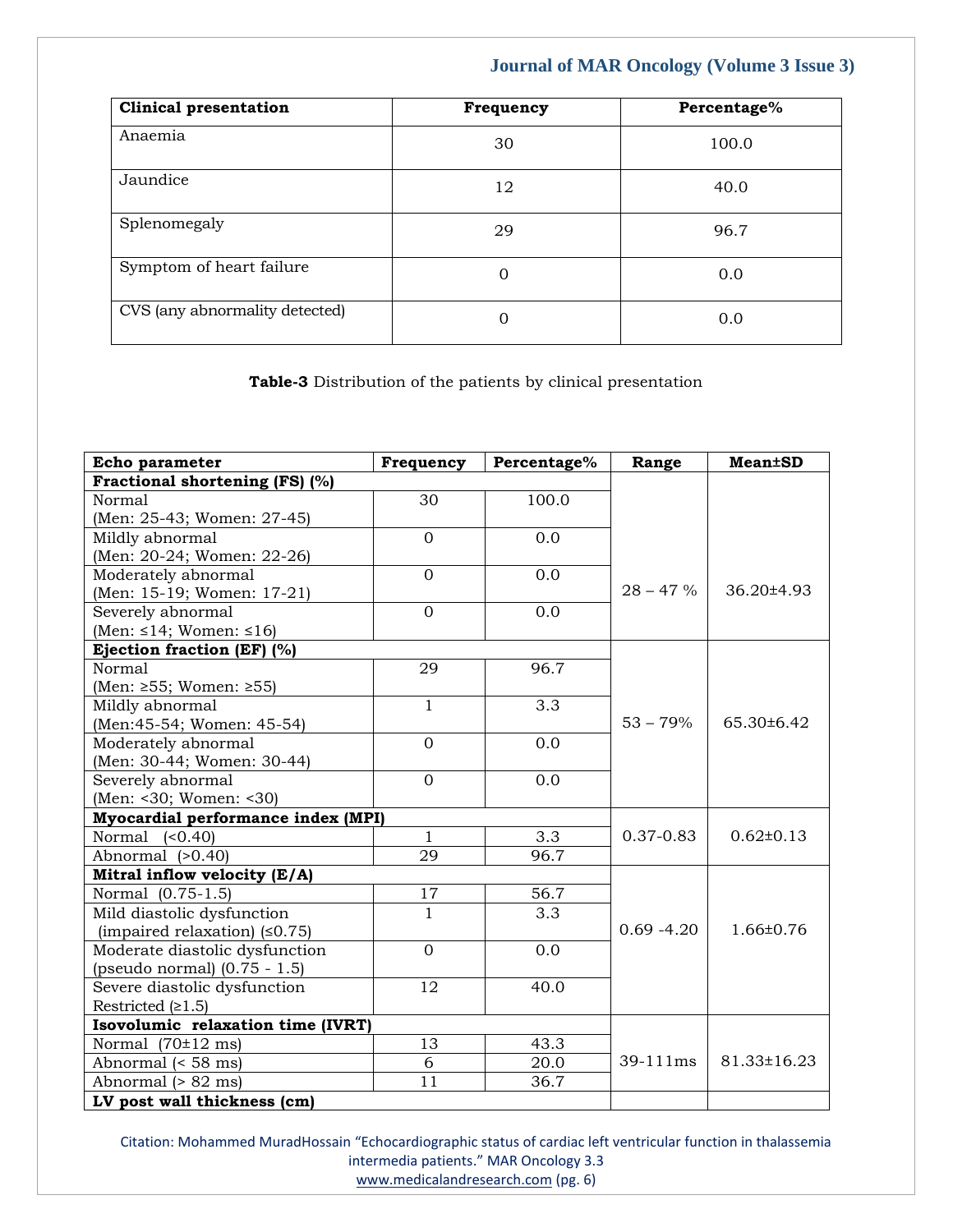| Normal                      |                |       |                |               |
|-----------------------------|----------------|-------|----------------|---------------|
| Men: $0.6-1.0$ cm           | 16             | 53.3  |                |               |
| Women: 0.6-0.9 cm           | 13             | 43.3  | $0.6 - 1.0$ cm | $0.84\pm0.11$ |
| Mildly abnormal             |                |       |                |               |
| Men: $1.1 - 1.3$ cm         | $\overline{0}$ | 0.0   |                |               |
| Women: $1.0-1.2$ cm         | 1              | 3.3   |                |               |
| Septal thickness (cm)       |                |       |                |               |
| Normal                      |                |       |                |               |
| $(Men: 0.6-1.0 cm)$         | 14             | 46.7  | $0.6 - 1.1$ cm | $0.87\pm0.12$ |
| (Women: 0.6-0.9 cm)         | 13             | 43.3  |                |               |
| Mildly abnormal             |                |       |                |               |
| (Men: $1.1 - 1.3$ cm)       | $\overline{2}$ | 6.7   |                |               |
| (Women: $1.0-1.2$ cm)       |                | 3.3   |                |               |
| Pulmonary arterial systolic |                |       |                |               |
| pressure (PASP)             |                |       |                |               |
| Normal (15-30 mm Hg)        | 20             | 66.7  | $12 - 46$      | 27.73±8.23    |
| Abnormal (>30 mm Hg)        | 10             | 33.3  |                |               |
| Pulmonary arterial mean     |                |       |                |               |
| pressure (PAMP)             |                |       |                |               |
| Normal (upto 25 mmHg)       | 30             | 100.0 | $4.0 - 25.0$   | 13.48±4.78    |
| Raised $(25 \text{ mmHg})$  | $\mathbf{0}$   | 0.0   |                |               |

**Table-4.** Echocardiographic findings:

# **Discussion:**

In echocardiography among 30 patients with thalassemia intermedia, 29(96.7%) showed higher myocardial performance index and 29(96.7%) patients showed normal and one (3.3%) showed mildly abnormal left ventricular post wall thickness. Regarding mean septal thickness, 27(90%) patients showed normal and 3 (10%) showed mildly abnormal septal thickness. The ejection fraction (%) was normal in 29(96.7%) and mildly abnormal in one (3.3%) patient and the fractional shortening (%) was normal in 30(100%) patients. The pulmonary arterial systolic pressure was normal in 20(66.7%) and abnormal in 10(33.3%) patients and the isovolumic relaxation time was normal in 13(43.3%) and abnormal in 17(56.7%) patients. The mitral inflow velocity was normal in 17 (56.7%) patients and mild diastolic dysfunction in one (3.3%) and severe diastolic dysfunction in 12(40.0%) patients.

Bosi et al.22 reported an increased in myocardial performance index in thalassemia group which is similar to our findings. An increased in left ventricular posterior wall thickness in the study patient was reported by Stakos et al.23 and Aessopos et. al.24 but our result showed 29(96.7%) patients with normal and one (3.3%) with mildly abnormal left ventricular post wall thickness. In our study 27(90%) patients showed normal and 3 (10%) showed mildly abnormal septal thickness but the study of Stakoset al.23 and Nouri et al.25 reported significant difference in the mean septal thickness between thalassemia intermedia and healthy group, but Karimi study26 showed a decreased in both the parameters. In our

Citation: Mohammed MuradHossain "Echocardiographic status of cardiac left ventricular function in thalassemia intermedia patients." MAR Oncology 3.3 [www.medicalandresearch.com](http://www.medicalandresearch.com/) (pg. 7)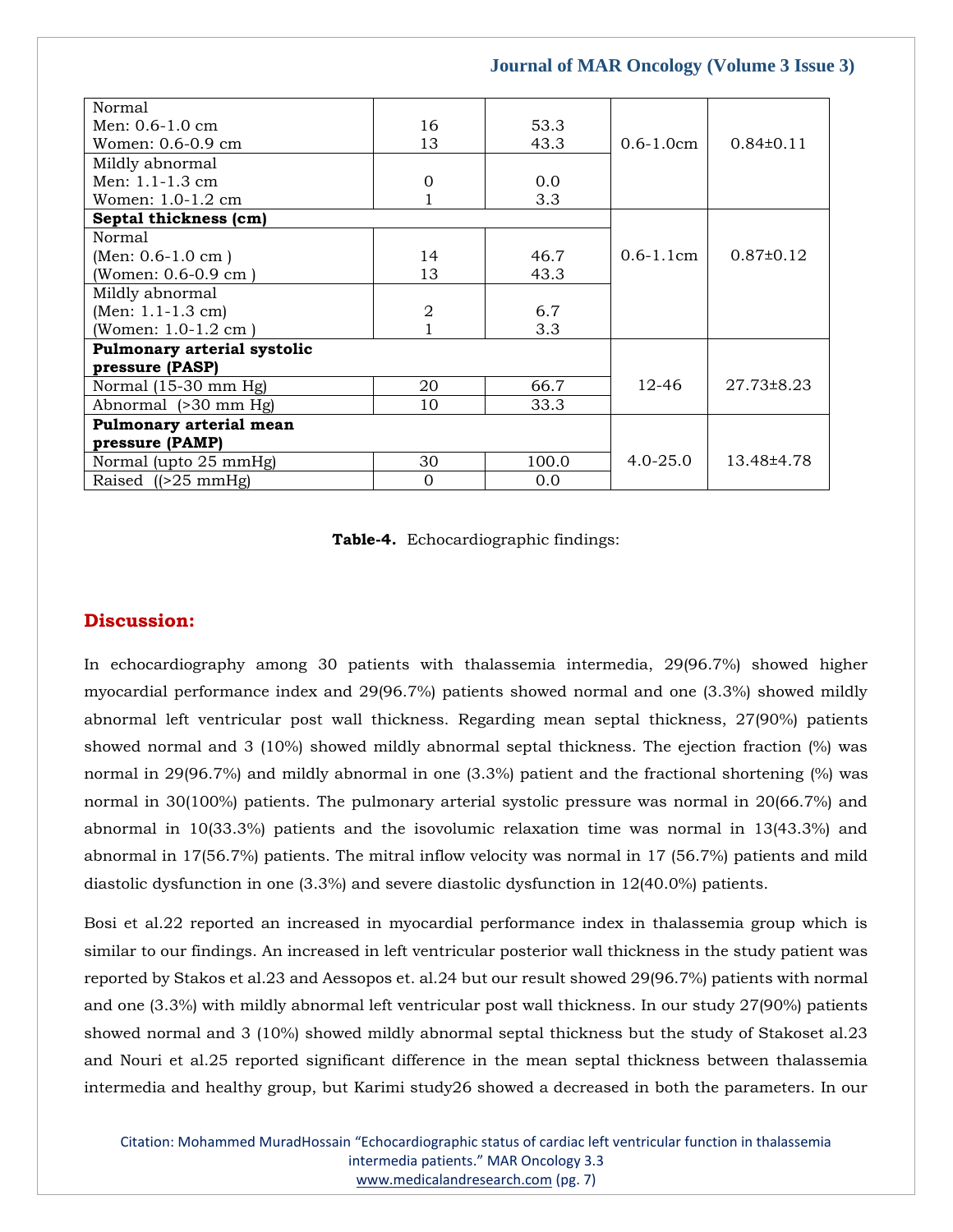study the ejection fraction (%) was normal in 29(96.7%) and mildly abnormal in one (3.3%) patient and the fractional shortening (%) was normal in 30(100%) patients but both the parameters were lower in thalassemia group in a study of Nouri et al.25. Other study showed a decrease in fractional shortening of these patients that was a sign of left ventricular dysfunction.22,27

The pulmonary arterial systolic pressure was normal in 20(66.7%) and abnormal in 10(33.3%) patients. Aessopos et. al.13 reported pulmonary hypertension in a small sample of 7 patients with thalassemia intermedia and that was the main cardiac finding in the other systematic study.28 Furthermore, tissue hypoxia, inevitable in patients who undergo delayed or infrequent blood transfusions, seems to play the central role in the development of pulmonary hypertension in thalassemia intermedia.13 The isovolumic relaxation time was normal in 13(43.3%) and abnormal in 17(56.7%) patients in the present study. Furthermore, a higher isovolumic relaxation time of the left ventricle is a diastolic performance index showed in many studies and it may due to deposition of iron during the resting time of the ventricles. It is considered as the gradual cause for restrictive cardiomyopathy which is the earliest symptom of diastolic performance disorder of left ventricle.29,30,31The mitral inflow velocity was normal in 17 (56.7%) patients and mild diastolic dysfunction was found in one (3.3%) and severe diastolic dysfunction in 12(40.0%) patients.

Vaccari M et. al.27 also concluded an increased mitral inflow velocity in thalassemia patients which is comparable with this study. But Iarussi32 showed a decrease in mitral inflow velocity in thalassemia patients.

In a study Amoozegar33showed that, in thalassemia patients, pulsed Doppler and pulsed tissue Doppler imaging were better than M-mode and 2D echocardiography in assessing cardiac dysfunction. But Bilge et al.34showed, for detection of early LV dysfunction, tissue Doppler imaging was more helpful. However, from this study it is obvious that, in Bangladesh perspective, 2D and Doppler echocardiography has significant importance in the assessment of cardiac function in thalassemia intermedia patients.

# **Conclusion**

Finally it can be concluded that both the systolic and diastolic performance of the left ventricle in thalassemia intermedia patients were affected due to the parameters used in this study that includes ejection fraction, fractional shortening, myocardial performance index, left ventricular post wall thickness, septal thickness, mitral inflow velocity and isovolumic relaxation time.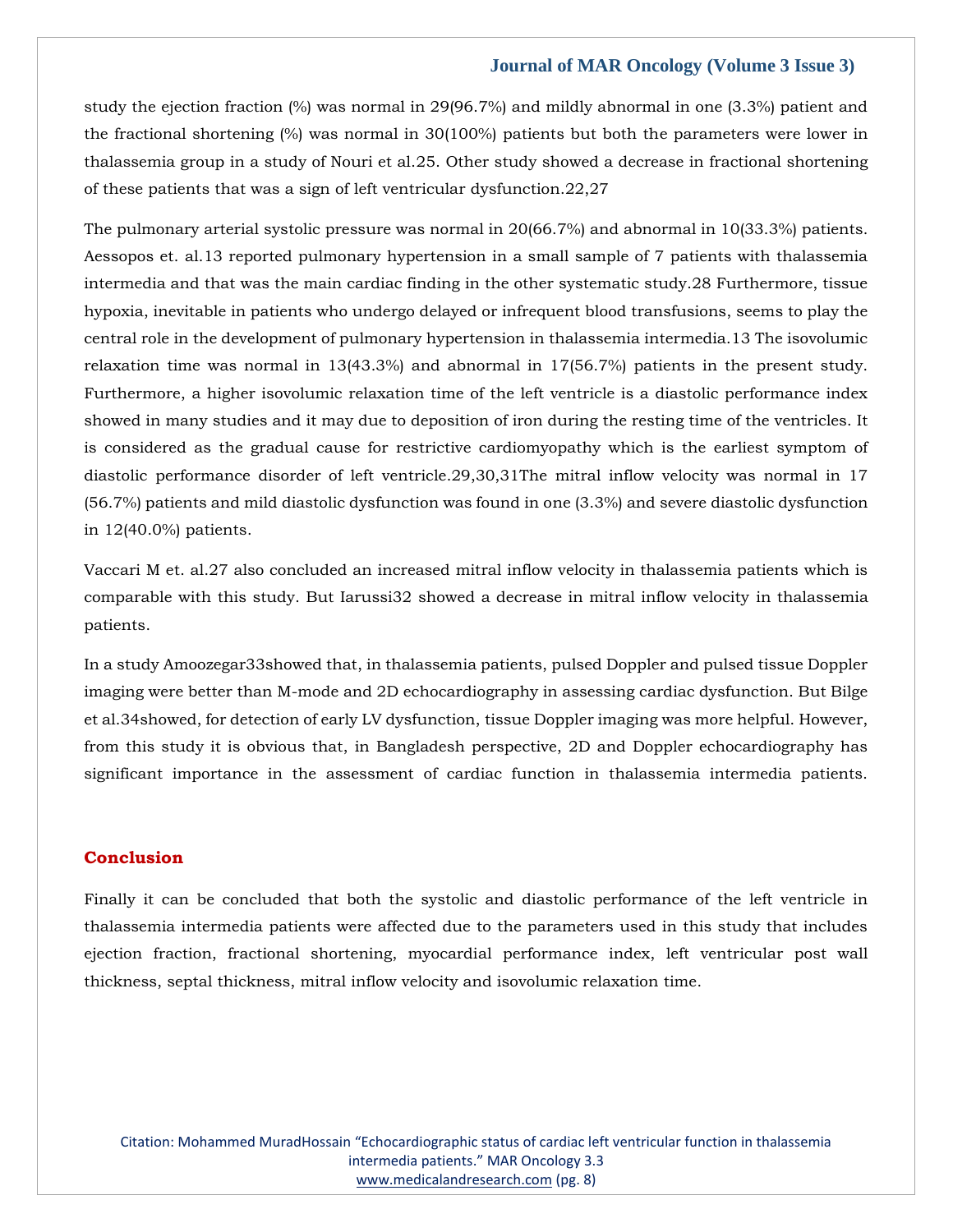## **References**

[1. Olivieri NF. The ß-thalassemias. N Engl J Med. 1999; 341: 99-109](https://www.google.com/search?q=The+%C3%9F-thalassemias&oq=The+%C3%9F-thalassemias&aqs=chrome..69i57j0i22i30j0i390l3.485j0j7&sourceid=chrome&ie=UTF-8)

[2. Aessopos A, Farmakis D, Deftereos S, Tsironi M, Tassiopoulos S, Moyssakis I. Thalassemia heart](https://www.google.com/search?q=Thalassemia+heart+disease%3A+a+comparative+evaluation+of+thalassemia+major+and+thalassemia+intermedia&sxsrf=APq-WBuV6kkA449KCey0V25JpPNqbYPwXg%3A1645770917066&ei=pXgYYs_CA7ONseMP_KSeeA&ved=0ahUKEwiPqZK3npr2AhWzRmwGHXySBw8Q4dUDCA4&oq=Thalassemia+heart+disease%3A+a+comparative+evaluation+of+thalassemia+major+and+thalassemia+intermedia&gs_lcp=Cgdnd3Mtd2l6EAw6BwgjEOoCECdKBAhBGABKBAhGGABQhANYhANgzgZoAXABeACAAYoBiAGKAZIBAzAuMZgBAKABAaABArABCsABAQ&sclient=gws-wiz)  [disease: a comparative evaluation of thalassemia major and thalassemia intermedia. Chest.2005;](https://www.google.com/search?q=Thalassemia+heart+disease%3A+a+comparative+evaluation+of+thalassemia+major+and+thalassemia+intermedia&sxsrf=APq-WBuV6kkA449KCey0V25JpPNqbYPwXg%3A1645770917066&ei=pXgYYs_CA7ONseMP_KSeeA&ved=0ahUKEwiPqZK3npr2AhWzRmwGHXySBw8Q4dUDCA4&oq=Thalassemia+heart+disease%3A+a+comparative+evaluation+of+thalassemia+major+and+thalassemia+intermedia&gs_lcp=Cgdnd3Mtd2l6EAw6BwgjEOoCECdKBAhBGABKBAhGGABQhANYhANgzgZoAXABeACAAYoBiAGKAZIBAzAuMZgBAKABAaABArABCsABAQ&sclient=gws-wiz)  [127:1523](https://www.google.com/search?q=Thalassemia+heart+disease%3A+a+comparative+evaluation+of+thalassemia+major+and+thalassemia+intermedia&sxsrf=APq-WBuV6kkA449KCey0V25JpPNqbYPwXg%3A1645770917066&ei=pXgYYs_CA7ONseMP_KSeeA&ved=0ahUKEwiPqZK3npr2AhWzRmwGHXySBw8Q4dUDCA4&oq=Thalassemia+heart+disease%3A+a+comparative+evaluation+of+thalassemia+major+and+thalassemia+intermedia&gs_lcp=Cgdnd3Mtd2l6EAw6BwgjEOoCECdKBAhBGABKBAhGGABQhANYhANgzgZoAXABeACAAYoBiAGKAZIBAzAuMZgBAKABAaABArABCsABAQ&sclient=gws-wiz)–30.

[3. Marshall A. Lichtman Ernest Beutler, Thomas J. Williams Hematology. In: Kaushansky SK, Josef T.](https://www.google.com/search?q=Thalassemia+heart+disease%3A+a+comparative+evaluation+of+thalassemia+major+and+thalassemia+intermedia&sxsrf=APq-WBuV6kkA449KCey0V25JpPNqbYPwXg%3A1645770917066&ei=pXgYYs_CA7ONseMP_KSeeA&ved=0ahUKEwiPqZK3npr2AhWzRmwGHXySBw8Q4dUDCA4&oq=Thalassemia+heart+disease%3A+a+comparative+evaluation+of+thalassemia+major+and+thalassemia+intermedia&gs_lcp=Cgdnd3Mtd2l6EAw6BwgjEOoCECdKBAhBGABKBAhGGABQhANYhANgzgZoAXABeACAAYoBiAGKAZIBAzAuMZgBAKABAaABArABCsABAQ&sclient=gws-wiz)  [7th ed. 2006: 633-6.](https://www.google.com/search?q=Thalassemia+heart+disease%3A+a+comparative+evaluation+of+thalassemia+major+and+thalassemia+intermedia&sxsrf=APq-WBuV6kkA449KCey0V25JpPNqbYPwXg%3A1645770917066&ei=pXgYYs_CA7ONseMP_KSeeA&ved=0ahUKEwiPqZK3npr2AhWzRmwGHXySBw8Q4dUDCA4&oq=Thalassemia+heart+disease%3A+a+comparative+evaluation+of+thalassemia+major+and+thalassemia+intermedia&gs_lcp=Cgdnd3Mtd2l6EAw6BwgjEOoCECdKBAhBGABKBAhGGABQhANYhANgzgZoAXABeACAAYoBiAGKAZIBAzAuMZgBAKABAaABArABCsABAQ&sclient=gws-wiz)

[4. Shawky RM, Kamal TM. Thalassemia intermedia: An overview. Egyptian Journal of Medical Human](https://www.google.com/search?q=Thalassemia+intermedia%3A+An+overview&sxsrf=APq-WBuUpBerXY4e7gEbcV80d1cG6VTYJw%3A1645770933004&ei=tHgYYtHGPIWYseMPk96d2A8&ved=0ahUKEwjR8N6-npr2AhUFTGwGHRNvB_sQ4dUDCA4&oq=Thalassemia+intermedia%3A+An+overview&gs_lcp=Cgdnd3Mtd2l6EAwyBQgAEKIEMgUIABCiBDIFCAAQogQ6BwgjEOoCECdKBAhBGABKBAhGGABQrgRYrgRgsgpoAXAAeACAAcEDiAHBA5IBAzQtMZgBAKABAaABArABCsABAQ&sclient=gws-wiz)  [Genetics.2012; 13: 245](https://www.google.com/search?q=Thalassemia+intermedia%3A+An+overview&sxsrf=APq-WBuUpBerXY4e7gEbcV80d1cG6VTYJw%3A1645770933004&ei=tHgYYtHGPIWYseMPk96d2A8&ved=0ahUKEwjR8N6-npr2AhUFTGwGHRNvB_sQ4dUDCA4&oq=Thalassemia+intermedia%3A+An+overview&gs_lcp=Cgdnd3Mtd2l6EAwyBQgAEKIEMgUIABCiBDIFCAAQogQ6BwgjEOoCECdKBAhBGABKBAhGGABQrgRYrgRgsgpoAXAAeACAAcEDiAHBA5IBAzQtMZgBAKABAaABArABCsABAQ&sclient=gws-wiz)–255.

[5. Eldor, A and Rachmilewitz, EA, 2002. The hypercoagulable state in thalassemia. Blood, 99, 36-43.](https://www.google.com/search?q=The+hypercoagulable+state+in+thalassemia&sxsrf=APq-WBvRP2xBifF6RoYnO-xZ9T7qsEAGHQ%3A1645770974030&ei=3ngYYp6bAd2TseMP9eCKmA4&ved=0ahUKEwiegqfSnpr2AhXdSWwGHXWwAuMQ4dUDCA4&oq=The+hypercoagulable+state+in+thalassemia&gs_lcp=Cgdnd3Mtd2l6EAwyBggAEBYQHjoHCCMQ6gIQJ0oECEEYAEoECEYYAFDnAljnAmCIB2gBcAF4AIABjgGIAY4BkgEDMC4xmAEAoAEBoAECsAEKwAEB&sclient=gws-wiz)

[6.Aessopos A, Kati M, Farmakis, D. Heart disease in thalassemia intermedia: a review of the underlying](https://www.google.com/search?q=Heart+disease+in+thalassemia+intermedia%3A+a+review+of+the+underlying+pathophysiology&sxsrf=APq-WBv82QbmgrM6fMAlz-MlwgqWmFa2gw%3A1645770987452&ei=63gYYs7fGsGYseMP5JScmA0&ved=0ahUKEwiOgdrYnpr2AhVBTGwGHWQKB9MQ4dUDCA4&oq=Heart+disease+in+thalassemia+intermedia%3A+a+review+of+the+underlying+pathophysiology&gs_lcp=Cgdnd3Mtd2l6EAw6BwgjEOoCECdKBAhBGABKBAhGGABQiwRYiwRgrAhoAXABeACAAWGIAWGSAQExmAEAoAEBoAECsAEKwAEB&sclient=gws-wiz)  [pathophysiology. Haematologica. 2007; 92: 658](https://www.google.com/search?q=Heart+disease+in+thalassemia+intermedia%3A+a+review+of+the+underlying+pathophysiology&sxsrf=APq-WBv82QbmgrM6fMAlz-MlwgqWmFa2gw%3A1645770987452&ei=63gYYs7fGsGYseMP5JScmA0&ved=0ahUKEwiOgdrYnpr2AhVBTGwGHWQKB9MQ4dUDCA4&oq=Heart+disease+in+thalassemia+intermedia%3A+a+review+of+the+underlying+pathophysiology&gs_lcp=Cgdnd3Mtd2l6EAw6BwgjEOoCECdKBAhBGABKBAhGGABQiwRYiwRgrAhoAXABeACAAWGIAWGSAQExmAEAoAEBoAECsAEKwAEB&sclient=gws-wiz)–65.

[7.Mavrogeni S, Gotsis E, Ladis V, Berdousis E, Verganelakis D, Toulas P. 2008. Magnetic resonance](https://www.google.com/search?q=Magnetic+resonance+evaluation+of+liver+and+myocardial+iron+deposition+in+thalassemia+intermedia+and+b-thalassemia+major&sxsrf=APq-WBv__4l1LeBn2IjfJBo2BBh5h3mkLg%3A1645771002770&ei=-ngYYv61LoqTseMPrryyuAM&ved=0ahUKEwj-moHgnpr2AhWKSWwGHS6eDDcQ4dUDCA4&oq=Magnetic+resonance+evaluation+of+liver+and+myocardial+iron+deposition+in+thalassemia+intermedia+and+b-thalassemia+major&gs_lcp=Cgdnd3Mtd2l6EAwyBwgjEOoCECcyBwgjEOoCECcyBwgjEOoCECcyBwgjEOoCECcyBwgjEOoCECcyBwgjEOoCECcyBwgjEOoCECcyBwgjEOoCECcyBwgjEOoCECcyBwgjEOoCECdKBAhBGABKBAhGGABQ9QJY9QJgmghoAXABeACAAQCIAQCSAQCYAQCgAQGgAQKwAQrAAQE&sclient=gws-wiz)  [evaluation of liver and myocardial iron deposition in thalassemia intermedia and b-thalassemia](https://www.google.com/search?q=Magnetic+resonance+evaluation+of+liver+and+myocardial+iron+deposition+in+thalassemia+intermedia+and+b-thalassemia+major&sxsrf=APq-WBv__4l1LeBn2IjfJBo2BBh5h3mkLg%3A1645771002770&ei=-ngYYv61LoqTseMPrryyuAM&ved=0ahUKEwj-moHgnpr2AhWKSWwGHS6eDDcQ4dUDCA4&oq=Magnetic+resonance+evaluation+of+liver+and+myocardial+iron+deposition+in+thalassemia+intermedia+and+b-thalassemia+major&gs_lcp=Cgdnd3Mtd2l6EAwyBwgjEOoCECcyBwgjEOoCECcyBwgjEOoCECcyBwgjEOoCECcyBwgjEOoCECcyBwgjEOoCECcyBwgjEOoCECcyBwgjEOoCECcyBwgjEOoCECcyBwgjEOoCECdKBAhBGABKBAhGGABQ9QJY9QJgmghoAXABeACAAQCIAQCSAQCYAQCgAQGgAQKwAQrAAQE&sclient=gws-wiz)  [major.Int J Cardiovasc Imaging. 2008; 248:849-54.](https://www.google.com/search?q=Magnetic+resonance+evaluation+of+liver+and+myocardial+iron+deposition+in+thalassemia+intermedia+and+b-thalassemia+major&sxsrf=APq-WBv__4l1LeBn2IjfJBo2BBh5h3mkLg%3A1645771002770&ei=-ngYYv61LoqTseMPrryyuAM&ved=0ahUKEwj-moHgnpr2AhWKSWwGHS6eDDcQ4dUDCA4&oq=Magnetic+resonance+evaluation+of+liver+and+myocardial+iron+deposition+in+thalassemia+intermedia+and+b-thalassemia+major&gs_lcp=Cgdnd3Mtd2l6EAwyBwgjEOoCECcyBwgjEOoCECcyBwgjEOoCECcyBwgjEOoCECcyBwgjEOoCECcyBwgjEOoCECcyBwgjEOoCECcyBwgjEOoCECcyBwgjEOoCECcyBwgjEOoCECdKBAhBGABKBAhGGABQ9QJY9QJgmghoAXABeACAAQCIAQCSAQCYAQCgAQGgAQKwAQrAAQE&sclient=gws-wiz)

[8. Musallam KM, Taher AT, Rachmilewitz EA, 2012. Beta-Thalassemia intermedia: a clinical perspective.](https://www.google.com/search?q=Beta-Thalassemia+intermedia%3A+a+clinical+perspective&sxsrf=APq-WBthvwr31kfoFrtdX0RYA_o5MH1McQ%3A1645771032178&ei=GHkYYoSUCveQseMPhf6J8Aw&ved=0ahUKEwiEgITunpr2AhV3SGwGHQV_As4Q4dUDCA4&oq=Beta-Thalassemia+intermedia%3A+a+clinical+perspective&gs_lcp=Cgdnd3Mtd2l6EAwyBQghEKABOgcIIxDqAhAnSgQIQRgASgQIRhgAUOEDWOEDYMsHaAFwAHgAgAGPAYgBjwGSAQMwLjGYAQCgAQGgAQKwAQrAAQE&sclient=gws-wiz)  [Cold Spring Harb Perspect Med,](https://www.google.com/search?q=Beta-Thalassemia+intermedia%3A+a+clinical+perspective&sxsrf=APq-WBthvwr31kfoFrtdX0RYA_o5MH1McQ%3A1645771032178&ei=GHkYYoSUCveQseMPhf6J8Aw&ved=0ahUKEwiEgITunpr2AhV3SGwGHQV_As4Q4dUDCA4&oq=Beta-Thalassemia+intermedia%3A+a+clinical+perspective&gs_lcp=Cgdnd3Mtd2l6EAwyBQghEKABOgcIIxDqAhAnSgQIQRgASgQIRhgAUOEDWOEDYMsHaAFwAHgAgAGPAYgBjwGSAQMwLjGYAQCgAQGgAQKwAQrAAQE&sclient=gws-wiz) 2: a 013482.

[9. Taher AT, Musallam KM, Wood JC, Cappellini MD, 2010. Magnetic resonance evaluation of hepatic](https://www.google.com/search?q=Magnetic+resonance+evaluation+of+hepatic+andmyocardial+iron+deposition+in+transfusion+independent+thalassemia+intermedia+compared+to+regularly+transfused+thalassemia+major+patients&sxsrf=APq-WBv5o573BHN-ljFvcCFUVQqGPbUM0A%3A1645771044770&ei=JHkYYprBLoeYseMPs4iWqAM&ved=0ahUKEwia44T0npr2AhUHTGwGHTOEBTUQ4dUDCA4&oq=Magnetic+resonance+evaluation+of+hepatic+andmyocardial+iron+deposition+in+transfusion+independent+thalassemia+intermedia+compared+to+regularly+transfused+thalassemia+major+patients&gs_lcp=Cgdnd3Mtd2l6EAwyBwgjEOoCECcyBwgjEOoCECcyBwgjEOoCECcyBwgjEOoCECcyBwgjEOoCECcyBwgjEOoCECcyBwgjEOoCECcyBwgjEOoCECcyBwgjEOoCECcyBwgjEOoCECdKBAhBGABKBAhGGABQ5gdY5gdgxAtoAXABeACAAQCIAQCSAQCYAQCgAQGgAQKwAQrAAQE&sclient=gws-wiz)  [andmyocardial iron deposition in transfusion independent thalassemia intermedia compared to](https://www.google.com/search?q=Magnetic+resonance+evaluation+of+hepatic+andmyocardial+iron+deposition+in+transfusion+independent+thalassemia+intermedia+compared+to+regularly+transfused+thalassemia+major+patients&sxsrf=APq-WBv5o573BHN-ljFvcCFUVQqGPbUM0A%3A1645771044770&ei=JHkYYprBLoeYseMPs4iWqAM&ved=0ahUKEwia44T0npr2AhUHTGwGHTOEBTUQ4dUDCA4&oq=Magnetic+resonance+evaluation+of+hepatic+andmyocardial+iron+deposition+in+transfusion+independent+thalassemia+intermedia+compared+to+regularly+transfused+thalassemia+major+patients&gs_lcp=Cgdnd3Mtd2l6EAwyBwgjEOoCECcyBwgjEOoCECcyBwgjEOoCECcyBwgjEOoCECcyBwgjEOoCECcyBwgjEOoCECcyBwgjEOoCECcyBwgjEOoCECcyBwgjEOoCECcyBwgjEOoCECdKBAhBGABKBAhGGABQ5gdY5gdgxAtoAXABeACAAQCIAQCSAQCYAQCgAQGgAQKwAQrAAQE&sclient=gws-wiz)  [regularly transfused thalassemia major patients. Am J](https://www.google.com/search?q=Magnetic+resonance+evaluation+of+hepatic+andmyocardial+iron+deposition+in+transfusion+independent+thalassemia+intermedia+compared+to+regularly+transfused+thalassemia+major+patients&sxsrf=APq-WBv5o573BHN-ljFvcCFUVQqGPbUM0A%3A1645771044770&ei=JHkYYprBLoeYseMPs4iWqAM&ved=0ahUKEwia44T0npr2AhUHTGwGHTOEBTUQ4dUDCA4&oq=Magnetic+resonance+evaluation+of+hepatic+andmyocardial+iron+deposition+in+transfusion+independent+thalassemia+intermedia+compared+to+regularly+transfused+thalassemia+major+patients&gs_lcp=Cgdnd3Mtd2l6EAwyBwgjEOoCECcyBwgjEOoCECcyBwgjEOoCECcyBwgjEOoCECcyBwgjEOoCECcyBwgjEOoCECcyBwgjEOoCECcyBwgjEOoCECcyBwgjEOoCECcyBwgjEOoCECdKBAhBGABKBAhGGABQ5gdY5gdgxAtoAXABeACAAQCIAQCSAQCYAQCgAQGgAQKwAQrAAQE&sclient=gws-wiz) Hematol, 85:288–290.

[10. Rund D, Rachmilewitz E. b-thalassemia. N Engl J Med 2005; 353:1135-46](https://www.google.com/search?q=b-thalassemia&sxsrf=APq-WBvVMwW6DxRb0bh-2fTapdReuDAxTA%3A1645771060286&ei=NHkYYvzwENiUseMP44q6yAc&ved=0ahUKEwj82rf7npr2AhVYSmwGHWOFDnkQ4dUDCA4&oq=b-thalassemia&gs_lcp=Cgdnd3Mtd2l6EAwyBQgAEJECMgUIABCRAjIFCAAQkQIyBQgAEIAEMgUIABCABDIFCAAQgAQyBAgAEB4yBAgAEB4yBAgAEB4yBAgAEB46BwgjEOoCECdKBAhBGABKBAhGGABQuwJYuwJg_QVoAXABeACAAX6IAX6SAQMwLjGYAQCgAQGgAQKwAQrAAQE&sclient=gws-wiz)

[11. Aessopos A, Deftereos S, Farmakis D, Corovesis C, Tassiopoulos S, Tsironi M, et al. Cardiovascular](https://www.google.com/search?q=Cardiovascular+adaptation+to+chronic+anemia+in+the+elderly%3A+an+echocardiographic+study&sxsrf=APq-WBu1uZM1orWmQlwKAsczcfM5k8YCeg%3A1645771073188&ei=QXkYYo3lCvKUseMP_sC-yAg&ved=0ahUKEwjNicuBn5r2AhVySmwGHX6gD4kQ4dUDCA4&oq=Cardiovascular+adaptation+to+chronic+anemia+in+the+elderly%3A+an+echocardiographic+study&gs_lcp=Cgdnd3Mtd2l6EAw6BwgjEOoCECdKBAhBGABKBAhGGABQ2QJY2QJggwZoAXABeACAAZEBiAGRAZIBAzAuMZgBAKABAaABArABCsABAQ&sclient=gws-wiz)  [adaptation to chronic anemia in the elderly: an echocardiographic study.Clin Invest Med 2004;27:265-](https://www.google.com/search?q=Cardiovascular+adaptation+to+chronic+anemia+in+the+elderly%3A+an+echocardiographic+study&sxsrf=APq-WBu1uZM1orWmQlwKAsczcfM5k8YCeg%3A1645771073188&ei=QXkYYo3lCvKUseMP_sC-yAg&ved=0ahUKEwjNicuBn5r2AhVySmwGHX6gD4kQ4dUDCA4&oq=Cardiovascular+adaptation+to+chronic+anemia+in+the+elderly%3A+an+echocardiographic+study&gs_lcp=Cgdnd3Mtd2l6EAw6BwgjEOoCECdKBAhBGABKBAhGGABQ2QJY2QJggwZoAXABeACAAZEBiAGRAZIBAzAuMZgBAKABAaABArABCsABAQ&sclient=gws-wiz) [73.](https://www.google.com/search?q=Cardiovascular+adaptation+to+chronic+anemia+in+the+elderly%3A+an+echocardiographic+study&sxsrf=APq-WBu1uZM1orWmQlwKAsczcfM5k8YCeg%3A1645771073188&ei=QXkYYo3lCvKUseMP_sC-yAg&ved=0ahUKEwjNicuBn5r2AhVySmwGHX6gD4kQ4dUDCA4&oq=Cardiovascular+adaptation+to+chronic+anemia+in+the+elderly%3A+an+echocardiographic+study&gs_lcp=Cgdnd3Mtd2l6EAw6BwgjEOoCECdKBAhBGABKBAhGGABQ2QJY2QJggwZoAXABeACAAZEBiAGRAZIBAzAuMZgBAKABAaABArABCsABAQ&sclient=gws-wiz)

[12.Galanello R, Barella S, Turco MP,Giagu N, Cao A, Dore F, et al. Serum erythropoietin and](https://www.google.com/search?q=Serum+erythropoietin+and+erythropoiesis+in+high-+and+low-fetal+hemoglobin+b-thalassemia+intermedia+patients&sxsrf=APq-WBveVhH3ElWyNMpuJ7iMeag9jr2MCA%3A1645771087424&ei=T3kYYt2vGZOUseMPu7yEyAI&ved=0ahUKEwidk7CIn5r2AhUTSmwGHTseASkQ4dUDCA4&oq=Serum+erythropoietin+and+erythropoiesis+in+high-+and+low-fetal+hemoglobin+b-thalassemia+intermedia+patients&gs_lcp=Cgdnd3Mtd2l6EAwyBwgjEOoCECcyBwgjEOoCECcyBwgjEOoCECcyBwgjEOoCECcyBwgjEOoCECcyBwgjEOoCECcyBwgjEOoCECcyBwgjEOoCECcyBwgjEOoCECcyBwgjEOoCECdKBAhBGABKBAhGGABQrQNYrQNg2QdoAXAAeACAAQCIAQCSAQCYAQCgAQGgAQKwAQrAAQE&sclient=gws-wiz)  erythropoiesis in high- [and low-fetal hemoglobin b-thalassemia intermedia patients. Blood 1994;83:561-](https://www.google.com/search?q=Serum+erythropoietin+and+erythropoiesis+in+high-+and+low-fetal+hemoglobin+b-thalassemia+intermedia+patients&sxsrf=APq-WBveVhH3ElWyNMpuJ7iMeag9jr2MCA%3A1645771087424&ei=T3kYYt2vGZOUseMPu7yEyAI&ved=0ahUKEwidk7CIn5r2AhUTSmwGHTseASkQ4dUDCA4&oq=Serum+erythropoietin+and+erythropoiesis+in+high-+and+low-fetal+hemoglobin+b-thalassemia+intermedia+patients&gs_lcp=Cgdnd3Mtd2l6EAwyBwgjEOoCECcyBwgjEOoCECcyBwgjEOoCECcyBwgjEOoCECcyBwgjEOoCECcyBwgjEOoCECcyBwgjEOoCECcyBwgjEOoCECcyBwgjEOoCECcyBwgjEOoCECdKBAhBGABKBAhGGABQrQNYrQNg2QdoAXAAeACAAQCIAQCSAQCYAQCgAQGgAQKwAQrAAQE&sclient=gws-wiz) [5](https://www.google.com/search?q=Serum+erythropoietin+and+erythropoiesis+in+high-+and+low-fetal+hemoglobin+b-thalassemia+intermedia+patients&sxsrf=APq-WBveVhH3ElWyNMpuJ7iMeag9jr2MCA%3A1645771087424&ei=T3kYYt2vGZOUseMPu7yEyAI&ved=0ahUKEwidk7CIn5r2AhUTSmwGHTseASkQ4dUDCA4&oq=Serum+erythropoietin+and+erythropoiesis+in+high-+and+low-fetal+hemoglobin+b-thalassemia+intermedia+patients&gs_lcp=Cgdnd3Mtd2l6EAwyBwgjEOoCECcyBwgjEOoCECcyBwgjEOoCECcyBwgjEOoCECcyBwgjEOoCECcyBwgjEOoCECcyBwgjEOoCECcyBwgjEOoCECcyBwgjEOoCECcyBwgjEOoCECdKBAhBGABKBAhGGABQrQNYrQNg2QdoAXAAeACAAQCIAQCSAQCYAQCgAQGgAQKwAQrAAQE&sclient=gws-wiz)

[13. Aessopos A, Farmakis D, Karagiorga M, Voskaridou E, Loutradi A, Hatziliami A. Cardiac Involvement](https://www.google.com/search?q=Cardiac+Involvement+in+Thalassemia+Intermedia%3A+a+Multi-center+Study&sxsrf=APq-WBsXPEKqQCdP53Bq7tQv8AIzRIyO5Q%3A1645771103533&ei=X3kYYrGHIIaSseMPx9iq-Ao&ved=0ahUKEwjxsoeQn5r2AhUGSWwGHUesCq8Q4dUDCA4&oq=Cardiac+Involvement+in+Thalassemia+Intermedia%3A+a+Multi-center+Study&gs_lcp=Cgdnd3Mtd2l6EAwyBwgjEOoCECcyBwgjEOoCECcyBwgjEOoCECcyBwgjEOoCECcyBwgjEOoCECcyBwgjEOoCECcyBwgjEOoCECcyBwgjEOoCECcyBwgjEOoCECcyBwgjEOoCECdKBAhBGABKBAhGGABQ9wNY9wNgoghoAXAAeACAAQCIAQCSAQCYAQCgAQGgAQKwAQrAAQE&sclient=gws-wiz)  [in Thalassemia Intermedia: a Multi-center Study. Blood. 2001; 97:3411](https://www.google.com/search?q=Cardiac+Involvement+in+Thalassemia+Intermedia%3A+a+Multi-center+Study&sxsrf=APq-WBsXPEKqQCdP53Bq7tQv8AIzRIyO5Q%3A1645771103533&ei=X3kYYrGHIIaSseMPx9iq-Ao&ved=0ahUKEwjxsoeQn5r2AhUGSWwGHUesCq8Q4dUDCA4&oq=Cardiac+Involvement+in+Thalassemia+Intermedia%3A+a+Multi-center+Study&gs_lcp=Cgdnd3Mtd2l6EAwyBwgjEOoCECcyBwgjEOoCECcyBwgjEOoCECcyBwgjEOoCECcyBwgjEOoCECcyBwgjEOoCECcyBwgjEOoCECcyBwgjEOoCECcyBwgjEOoCECcyBwgjEOoCECdKBAhBGABKBAhGGABQ9wNY9wNgoghoAXAAeACAAQCIAQCSAQCYAQCgAQGgAQKwAQrAAQE&sclient=gws-wiz)–6.

[14. Garnet ES, Goddard BA, Markby D, Webber CE. The spleen as an arteriovenous shunt. Lancet](https://www.google.com/search?q=The+spleen+as+an+arteriovenous+shunt.+&sxsrf=APq-WBvnmHgA5JCWxaZ9Ik0oPQmatGRZEQ%3A1645771119634&ei=b3kYYqroJdmWseMP39yJ-AI&ved=0ahUKEwjq292Xn5r2AhVZS2wGHV9uAi8Q4dUDCA4&oq=The+spleen+as+an+arteriovenous+shunt.+&gs_lcp=Cgdnd3Mtd2l6EAwyCAghEBYQHRAeOgcIIxDqAhAnSgQIQRgASgQIRhgAUKYDWKYDYN8GaAFwAHgAgAFriAFrkgEDMC4xmAEAoAEBoAECsAEKwAEB&sclient=gws-wiz)  [1969;1:386-8.](https://www.google.com/search?q=The+spleen+as+an+arteriovenous+shunt.+&sxsrf=APq-WBvnmHgA5JCWxaZ9Ik0oPQmatGRZEQ%3A1645771119634&ei=b3kYYqroJdmWseMP39yJ-AI&ved=0ahUKEwjq292Xn5r2AhVZS2wGHV9uAi8Q4dUDCA4&oq=The+spleen+as+an+arteriovenous+shunt.+&gs_lcp=Cgdnd3Mtd2l6EAwyCAghEBYQHRAeOgcIIxDqAhAnSgQIQRgASgQIRhgAUKYDWKYDYN8GaAFwAHgAgAFriAFrkgEDMC4xmAEAoAEBoAECsAEKwAEB&sclient=gws-wiz)

Citation: Mohammed MuradHossain "Echocardiographic status of cardiac left ventricular function in thalassemia intermedia patients." MAR Oncology 3.3 [www.medicalandresearch.com](http://www.medicalandresearch.com/) (pg. 9)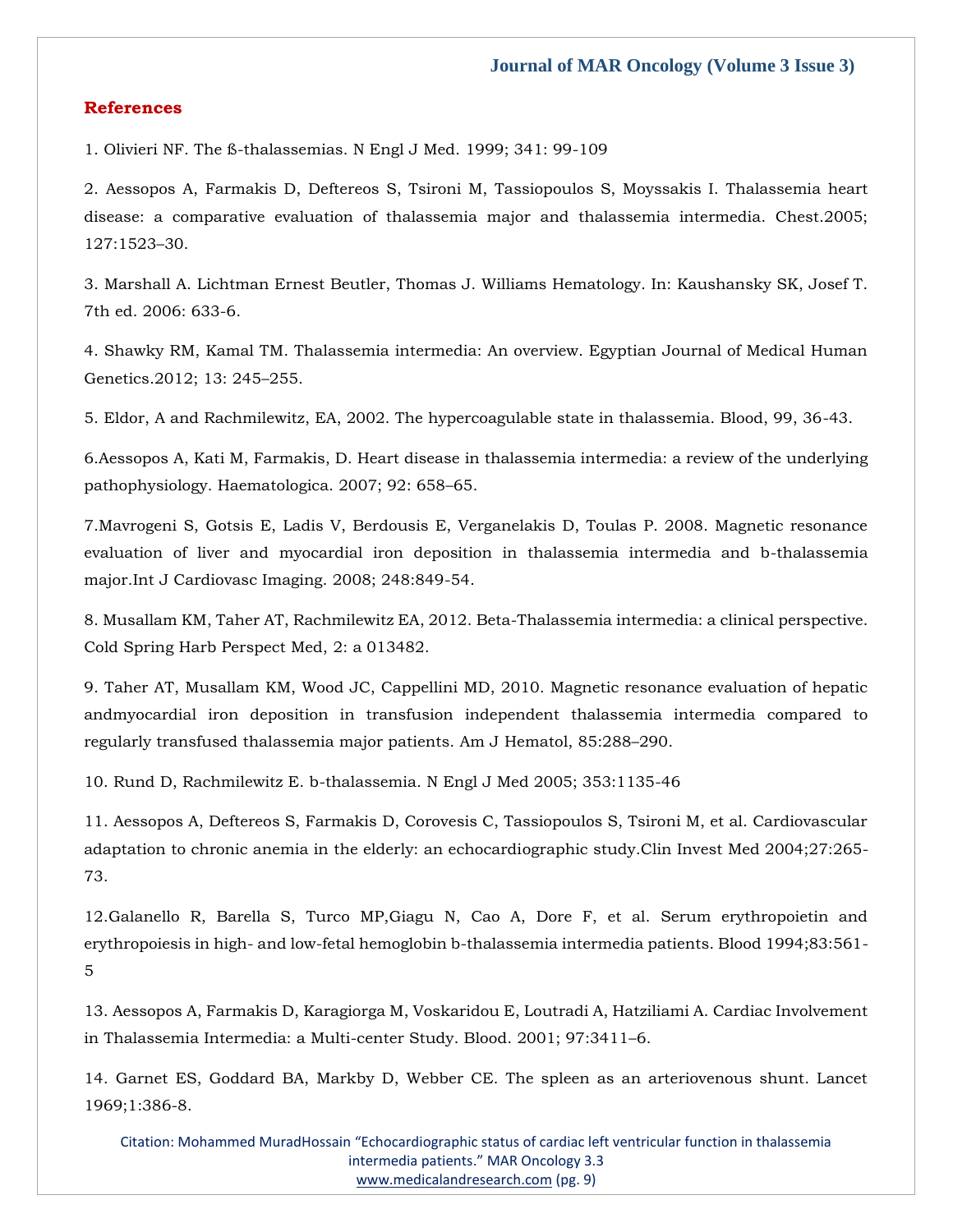[15. Aessopos A, Farmakis D, Tsironi M,Deftereos S, Tassiopoulos S, Konstantopoulos K, et al.](https://www.google.com/search?q=Hemodynamic+assessment+of+splenomegaly+in+b-thalassemia+patients+undergoingsplenectomy&sxsrf=APq-WBvagAwpuKb5l8eihsvHe2jTqp1sDA%3A1645771134073&ei=fnkYYueBBIGYseMP2q-4uAc&ved=0ahUKEwjnuM-en5r2AhUBTGwGHdoXDncQ4dUDCA4&oq=Hemodynamic+assessment+of+splenomegaly+in+b-thalassemia+patients+undergoingsplenectomy&gs_lcp=Cgdnd3Mtd2l6EAw6BwgjEOoCECdKBAhBGABKBAhGGABQvQJYvQJg_gZoAXAAeACAAakBiAGpAZIBAzAuMZgBAKABAaABArABCsABAQ&sclient=gws-wiz)  [Hemodynamic assessment of splenomegaly in b-thalassemia patients undergoingsplenectomy. Ann](https://www.google.com/search?q=Hemodynamic+assessment+of+splenomegaly+in+b-thalassemia+patients+undergoingsplenectomy&sxsrf=APq-WBvagAwpuKb5l8eihsvHe2jTqp1sDA%3A1645771134073&ei=fnkYYueBBIGYseMP2q-4uAc&ved=0ahUKEwjnuM-en5r2AhUBTGwGHdoXDncQ4dUDCA4&oq=Hemodynamic+assessment+of+splenomegaly+in+b-thalassemia+patients+undergoingsplenectomy&gs_lcp=Cgdnd3Mtd2l6EAw6BwgjEOoCECdKBAhBGABKBAhGGABQvQJYvQJg_gZoAXAAeACAAakBiAGpAZIBAzAuMZgBAKABAaABArABCsABAQ&sclient=gws-wiz)  [Hematol 2004;83: 775-8.](https://www.google.com/search?q=Hemodynamic+assessment+of+splenomegaly+in+b-thalassemia+patients+undergoingsplenectomy&sxsrf=APq-WBvagAwpuKb5l8eihsvHe2jTqp1sDA%3A1645771134073&ei=fnkYYueBBIGYseMP2q-4uAc&ved=0ahUKEwjnuM-en5r2AhUBTGwGHdoXDncQ4dUDCA4&oq=Hemodynamic+assessment+of+splenomegaly+in+b-thalassemia+patients+undergoingsplenectomy&gs_lcp=Cgdnd3Mtd2l6EAw6BwgjEOoCECdKBAhBGABKBAhGGABQvQJYvQJg_gZoAXAAeACAAakBiAGpAZIBAzAuMZgBAKABAaABArABCsABAQ&sclient=gws-wiz)

[16.Aessopos A, Farmakis D, Deftereos S, Deftereos S, Tassiopoulos S, Konstantopoulos K, et al.](https://www.google.com/search?q=Cardiovascular+effects+of+splenomegaly+and+splenectomy+in+B-thalassemia&sxsrf=APq-WBu5uvYLTgmGQaZSb5vuThIhqE3Ypg%3A1645771159088&ei=l3kYYrb5BPOQseMPpI6n0Aw&ved=0ahUKEwj2oMaqn5r2AhVzSGwGHSTHCcoQ4dUDCA4&oq=Cardiovascular+effects+of+splenomegaly+and+splenectomy+in+B-thalassemia&gs_lcp=Cgdnd3Mtd2l6EAw6BwgjEOoCECdKBAhBGABKBAhGGABQ5wJY5wJgogdoAXAAeACAAZkBiAGZAZIBAzAuMZgBAKABAaABArABCsABAQ&sclient=gws-wiz)  [Cardiovascular effects of splenomegaly and splenectomy in B-thalassemia. Ann Hematol 2005; 84:353-](https://www.google.com/search?q=Cardiovascular+effects+of+splenomegaly+and+splenectomy+in+B-thalassemia&sxsrf=APq-WBu5uvYLTgmGQaZSb5vuThIhqE3Ypg%3A1645771159088&ei=l3kYYrb5BPOQseMPpI6n0Aw&ved=0ahUKEwj2oMaqn5r2AhVzSGwGHSTHCcoQ4dUDCA4&oq=Cardiovascular+effects+of+splenomegaly+and+splenectomy+in+B-thalassemia&gs_lcp=Cgdnd3Mtd2l6EAw6BwgjEOoCECdKBAhBGABKBAhGGABQ5wJY5wJgogdoAXAAeACAAZkBiAGZAZIBAzAuMZgBAKABAaABArABCsABAQ&sclient=gws-wiz) [7.](https://www.google.com/search?q=Cardiovascular+effects+of+splenomegaly+and+splenectomy+in+B-thalassemia&sxsrf=APq-WBu5uvYLTgmGQaZSb5vuThIhqE3Ypg%3A1645771159088&ei=l3kYYrb5BPOQseMPpI6n0Aw&ved=0ahUKEwj2oMaqn5r2AhVzSGwGHSTHCcoQ4dUDCA4&oq=Cardiovascular+effects+of+splenomegaly+and+splenectomy+in+B-thalassemia&gs_lcp=Cgdnd3Mtd2l6EAw6BwgjEOoCECdKBAhBGABKBAhGGABQ5wJY5wJgogdoAXAAeACAAZkBiAGZAZIBAzAuMZgBAKABAaABArABCsABAQ&sclient=gws-wiz)

[17. Weathall, DJ and Clegg, JB, 2001. "Inherited Haemoglobin Disorders: an increasing global problem"](https://www.google.com/search?q=Inherited+Haemoglobin+Disorders%3A+an+increasing+global+problem&sxsrf=APq-WBtKy04Ex8kjoBlhFTGsgcoi7CvLnQ%3A1645771172289&ei=pHkYYuuaEfaXseMPsImx-As&ved=0ahUKEwjr_Ouwn5r2AhX2S2wGHbBEDL8Q4dUDCA4&oq=Inherited+Haemoglobin+Disorders%3A+an+increasing+global+problem&gs_lcp=Cgdnd3Mtd2l6EAwyBggAEBYQHjoHCCMQ6gIQJ0oECEEYAEoECEYYAFDzAljzAmDhDGgBcAB4AIABaogBapIBAzAuMZgBAKABAaABArABCsABAQ&sclient=gws-wiz)  [Bulletin of WHO, 79\(8\). 704-12.](https://www.google.com/search?q=Inherited+Haemoglobin+Disorders%3A+an+increasing+global+problem&sxsrf=APq-WBtKy04Ex8kjoBlhFTGsgcoi7CvLnQ%3A1645771172289&ei=pHkYYuuaEfaXseMPsImx-As&ved=0ahUKEwjr_Ouwn5r2AhX2S2wGHbBEDL8Q4dUDCA4&oq=Inherited+Haemoglobin+Disorders%3A+an+increasing+global+problem&gs_lcp=Cgdnd3Mtd2l6EAwyBggAEBYQHjoHCCMQ6gIQJ0oECEEYAEoECEYYAFDzAljzAmDhDGgBcAB4AIABaogBapIBAzAuMZgBAKABAaABArABCsABAQ&sclient=gws-wiz)

[18. Khan, WA, 1999. Thaloassemia in Bangladesh.DS \(Children\) H journal, June -December, 15\(1&2\),](https://www.google.com/search?q=Inherited+Haemoglobin+Disorders%3A+an+increasing+global+problem&sxsrf=APq-WBtKy04Ex8kjoBlhFTGsgcoi7CvLnQ%3A1645771172289&ei=pHkYYuuaEfaXseMPsImx-As&ved=0ahUKEwjr_Ouwn5r2AhX2S2wGHbBEDL8Q4dUDCA4&oq=Inherited+Haemoglobin+Disorders%3A+an+increasing+global+problem&gs_lcp=Cgdnd3Mtd2l6EAwyBggAEBYQHjoHCCMQ6gIQJ0oECEEYAEoECEYYAFDzAljzAmDhDGgBcAB4AIABaogBapIBAzAuMZgBAKABAaABArABCsABAQ&sclient=gws-wiz)  [42-44.](https://www.google.com/search?q=Inherited+Haemoglobin+Disorders%3A+an+increasing+global+problem&sxsrf=APq-WBtKy04Ex8kjoBlhFTGsgcoi7CvLnQ%3A1645771172289&ei=pHkYYuuaEfaXseMPsImx-As&ved=0ahUKEwjr_Ouwn5r2AhX2S2wGHbBEDL8Q4dUDCA4&oq=Inherited+Haemoglobin+Disorders%3A+an+increasing+global+problem&gs_lcp=Cgdnd3Mtd2l6EAwyBggAEBYQHjoHCCMQ6gIQJ0oECEEYAEoECEYYAFDzAljzAmDhDGgBcAB4AIABaogBapIBAzAuMZgBAKABAaABArABCsABAQ&sclient=gws-wiz)

[19. Khan WA, Banu B, Amin SK. Prevalence of Beta thalassemia trait and Hb E trait in Bangladeshi](https://www.google.com/search?q=Prevalence+of+Beta+thalassemia+trait+and+Hb+E+trait+in+Bangladeshi+school+children+and+health+burden+of+thalassemia+in+our+population&sxsrf=APq-WBuGuxycjGRR9xKylVd_XiQ3ufje4A%3A1645771189890&ei=tXkYYt_ANauUseMP1MeXiA0&ved=0ahUKEwif7525n5r2AhUrSmwGHdTjBdEQ4dUDCA4&oq=Prevalence+of+Beta+thalassemia+trait+and+Hb+E+trait+in+Bangladeshi+school+children+and+health+burden+of+thalassemia+in+our+population&gs_lcp=Cgdnd3Mtd2l6EAwyBwgjEOoCECcyBwgjEOoCECcyBwgjEOoCECcyBwgjEOoCECcyBwgjEOoCECcyBwgjEOoCECcyBwgjEOoCECcyBwgjEOoCECcyBwgjEOoCECcyBwgjEOoCECdKBAhBGABKBAhGGABQ3AJY3AJg_wdoAXAAeACAAQCIAQCSAQCYAQCgAQGgAQKwAQrAAQE&sclient=gws-wiz)  school children [and health burden of thalassemia in our population. DhakuShishu \(Child\). Hosp J.](https://www.google.com/search?q=Prevalence+of+Beta+thalassemia+trait+and+Hb+E+trait+in+Bangladeshi+school+children+and+health+burden+of+thalassemia+in+our+population&sxsrf=APq-WBuGuxycjGRR9xKylVd_XiQ3ufje4A%3A1645771189890&ei=tXkYYt_ANauUseMP1MeXiA0&ved=0ahUKEwif7525n5r2AhUrSmwGHdTjBdEQ4dUDCA4&oq=Prevalence+of+Beta+thalassemia+trait+and+Hb+E+trait+in+Bangladeshi+school+children+and+health+burden+of+thalassemia+in+our+population&gs_lcp=Cgdnd3Mtd2l6EAwyBwgjEOoCECcyBwgjEOoCECcyBwgjEOoCECcyBwgjEOoCECcyBwgjEOoCECcyBwgjEOoCECcyBwgjEOoCECcyBwgjEOoCECcyBwgjEOoCECcyBwgjEOoCECdKBAhBGABKBAhGGABQ3AJY3AJg_wdoAXAAeACAAQCIAQCSAQCYAQCgAQGgAQKwAQrAAQE&sclient=gws-wiz)  [2005; 21: 1](https://www.google.com/search?q=Prevalence+of+Beta+thalassemia+trait+and+Hb+E+trait+in+Bangladeshi+school+children+and+health+burden+of+thalassemia+in+our+population&sxsrf=APq-WBuGuxycjGRR9xKylVd_XiQ3ufje4A%3A1645771189890&ei=tXkYYt_ANauUseMP1MeXiA0&ved=0ahUKEwif7525n5r2AhUrSmwGHdTjBdEQ4dUDCA4&oq=Prevalence+of+Beta+thalassemia+trait+and+Hb+E+trait+in+Bangladeshi+school+children+and+health+burden+of+thalassemia+in+our+population&gs_lcp=Cgdnd3Mtd2l6EAwyBwgjEOoCECcyBwgjEOoCECcyBwgjEOoCECcyBwgjEOoCECcyBwgjEOoCECcyBwgjEOoCECcyBwgjEOoCECcyBwgjEOoCECcyBwgjEOoCECcyBwgjEOoCECdKBAhBGABKBAhGGABQ3AJY3AJg_wdoAXAAeACAAQCIAQCSAQCYAQCgAQGgAQKwAQrAAQE&sclient=gws-wiz)–7.

[20. Md Abdul Aziz, Masuda Begum, MdSirajul Islam, MdSirajul Islam, Naima Islam, MdJalilurRahman,](https://www.google.com/search?q=Haemoglobin+E%2FBeta+Thalassaemia&sxsrf=APq-WBvHJ9BNXjR-6NFbo6u5DIF6k-DqRQ%3A1645771219106&ei=03kYYvaABvaVseMPq-uNSA&ved=0ahUKEwi2tpXHn5r2AhX2SmwGHat1AwkQ4dUDCA4&oq=Haemoglobin+E%2FBeta+Thalassaemia&gs_lcp=Cgdnd3Mtd2l6EAwyBggAEBYQHjIGCAAQFhAeMgYIABAWEB4yBggAEBYQHjIGCAAQFhAeMgYIABAWEB4yBggAEBYQHjIGCAAQFhAeMgYIABAWEB46BwgjEOoCECdKBAhBGABKBAhGGABQoQNYoQNg_AZoAXABeACAAWmIAWmSAQMwLjGYAQCgAQGgAQKwAQrAAQE&sclient=gws-wiz)  Amin LutfulKabir. Haemoglobin E/Beta Thalassaemia- [A Study in BSMMU.BSMMU J 2009; 2\(2\): 78-80](https://www.google.com/search?q=Haemoglobin+E%2FBeta+Thalassaemia&sxsrf=APq-WBvHJ9BNXjR-6NFbo6u5DIF6k-DqRQ%3A1645771219106&ei=03kYYvaABvaVseMPq-uNSA&ved=0ahUKEwi2tpXHn5r2AhX2SmwGHat1AwkQ4dUDCA4&oq=Haemoglobin+E%2FBeta+Thalassaemia&gs_lcp=Cgdnd3Mtd2l6EAwyBggAEBYQHjIGCAAQFhAeMgYIABAWEB4yBggAEBYQHjIGCAAQFhAeMgYIABAWEB4yBggAEBYQHjIGCAAQFhAeMgYIABAWEB46BwgjEOoCECdKBAhBGABKBAhGGABQoQNYoQNg_AZoAXABeACAAWmIAWmSAQMwLjGYAQCgAQGgAQKwAQrAAQE&sclient=gws-wiz)

[21.Isma'eel, H, Cappellini, MD and Taher, A. Chronic transfusion, iron overload and cardiac](https://www.google.com/search?q=Chronic+transfusion%2C+iron+overload+and+cardiac+dysfunction%3A+a+multi-dimensional+perspective&sxsrf=APq-WBuQeNB53orUrX41jdpQscWIbPVN4g%3A1645771247993&ei=73kYYvnQO6CUseMP8JCPqAE&ved=0ahUKEwi5hPjUn5r2AhUgSmwGHXDIAxUQ4dUDCA4&oq=Chronic+transfusion%2C+iron+overload+and+cardiac+dysfunction%3A+a+multi-dimensional+perspective&gs_lcp=Cgdnd3Mtd2l6EAw6BwgjEOoCECdKBAhBGABKBAhGGABQmARYmARg5AloAXABeACAAbYEiAG2BJIBAzUtMZgBAKABAaABArABCsABAQ&sclient=gws-wiz)  [dysfunction: a multi-dimensional perspective. Br J Cardiol.2008; 15: 40-5.](https://www.google.com/search?q=Chronic+transfusion%2C+iron+overload+and+cardiac+dysfunction%3A+a+multi-dimensional+perspective&sxsrf=APq-WBuQeNB53orUrX41jdpQscWIbPVN4g%3A1645771247993&ei=73kYYvnQO6CUseMP8JCPqAE&ved=0ahUKEwi5hPjUn5r2AhUgSmwGHXDIAxUQ4dUDCA4&oq=Chronic+transfusion%2C+iron+overload+and+cardiac+dysfunction%3A+a+multi-dimensional+perspective&gs_lcp=Cgdnd3Mtd2l6EAw6BwgjEOoCECdKBAhBGABKBAhGGABQmARYmARg5AloAXABeACAAbYEiAG2BJIBAzUtMZgBAKABAaABArABCsABAQ&sclient=gws-wiz)

[22. Bosi G, Crepaz R, Gamberini MR, Fortini M, Scarcia S, Bonsante E, Pitscheider W, Vaccari M. Left](https://www.google.com/search?q=Left+ventricular+remodelling%2C+and+systolic+and+diastolic+function+in+young+adults+with+%C3%9F+thalassaemia+major%3A+a+Doppler+echocardiographic+assessment+and+correlation+with+haematological+data&sxsrf=APq-WBsEHEqacNNAR3CCJ5C67cDYER4v0A%3A1645771263364&ei=_3kYYtXRFYKdseMP1PqioAw&ved=0ahUKEwiVzaLcn5r2AhWCTmwGHVS9CMQQ4dUDCA4&oq=Left+ventricular+remodelling%2C+and+systolic+and+diastolic+function+in+young+adults+with+%C3%9F+thalassaemia+major%3A+a+Doppler+echocardiographic+assessment+and+correlation+with+haematological+data&gs_lcp=Cgdnd3Mtd2l6EAwyBwgjEOoCECcyBwgjEOoCECcyBwgjEOoCECcyBwgjEOoCECcyBwgjEOoCECcyBwgjEOoCECcyBwgjEOoCECcyBwgjEOoCECcyBwgjEOoCECcyBwgjEOoCECdKBAhBGABKBAhGGABQxgdYxgdgmQloAXAAeACAAQCIAQCSAQCYAQCgAQGgAQKwAQrAAQE&sclient=gws-wiz)  [ventricular remodelling, and systolic and diastolic function in young adults with ß thalassaemia major:](https://www.google.com/search?q=Left+ventricular+remodelling%2C+and+systolic+and+diastolic+function+in+young+adults+with+%C3%9F+thalassaemia+major%3A+a+Doppler+echocardiographic+assessment+and+correlation+with+haematological+data&sxsrf=APq-WBsEHEqacNNAR3CCJ5C67cDYER4v0A%3A1645771263364&ei=_3kYYtXRFYKdseMP1PqioAw&ved=0ahUKEwiVzaLcn5r2AhWCTmwGHVS9CMQQ4dUDCA4&oq=Left+ventricular+remodelling%2C+and+systolic+and+diastolic+function+in+young+adults+with+%C3%9F+thalassaemia+major%3A+a+Doppler+echocardiographic+assessment+and+correlation+with+haematological+data&gs_lcp=Cgdnd3Mtd2l6EAwyBwgjEOoCECcyBwgjEOoCECcyBwgjEOoCECcyBwgjEOoCECcyBwgjEOoCECcyBwgjEOoCECcyBwgjEOoCECcyBwgjEOoCECcyBwgjEOoCECcyBwgjEOoCECdKBAhBGABKBAhGGABQxgdYxgdgmQloAXAAeACAAQCIAQCSAQCYAQCgAQGgAQKwAQrAAQE&sclient=gws-wiz)  [a Doppler echocardiographic assessment and correlation with haematological data. Heart.2003; 89:](https://www.google.com/search?q=Left+ventricular+remodelling%2C+and+systolic+and+diastolic+function+in+young+adults+with+%C3%9F+thalassaemia+major%3A+a+Doppler+echocardiographic+assessment+and+correlation+with+haematological+data&sxsrf=APq-WBsEHEqacNNAR3CCJ5C67cDYER4v0A%3A1645771263364&ei=_3kYYtXRFYKdseMP1PqioAw&ved=0ahUKEwiVzaLcn5r2AhWCTmwGHVS9CMQQ4dUDCA4&oq=Left+ventricular+remodelling%2C+and+systolic+and+diastolic+function+in+young+adults+with+%C3%9F+thalassaemia+major%3A+a+Doppler+echocardiographic+assessment+and+correlation+with+haematological+data&gs_lcp=Cgdnd3Mtd2l6EAwyBwgjEOoCECcyBwgjEOoCECcyBwgjEOoCECcyBwgjEOoCECcyBwgjEOoCECcyBwgjEOoCECcyBwgjEOoCECcyBwgjEOoCECcyBwgjEOoCECcyBwgjEOoCECdKBAhBGABKBAhGGABQxgdYxgdgmQloAXAAeACAAQCIAQCSAQCYAQCgAQGgAQKwAQrAAQE&sclient=gws-wiz)  762–[766.](https://www.google.com/search?q=Left+ventricular+remodelling%2C+and+systolic+and+diastolic+function+in+young+adults+with+%C3%9F+thalassaemia+major%3A+a+Doppler+echocardiographic+assessment+and+correlation+with+haematological+data&sxsrf=APq-WBsEHEqacNNAR3CCJ5C67cDYER4v0A%3A1645771263364&ei=_3kYYtXRFYKdseMP1PqioAw&ved=0ahUKEwiVzaLcn5r2AhWCTmwGHVS9CMQQ4dUDCA4&oq=Left+ventricular+remodelling%2C+and+systolic+and+diastolic+function+in+young+adults+with+%C3%9F+thalassaemia+major%3A+a+Doppler+echocardiographic+assessment+and+correlation+with+haematological+data&gs_lcp=Cgdnd3Mtd2l6EAwyBwgjEOoCECcyBwgjEOoCECcyBwgjEOoCECcyBwgjEOoCECcyBwgjEOoCECcyBwgjEOoCECcyBwgjEOoCECcyBwgjEOoCECcyBwgjEOoCECcyBwgjEOoCECdKBAhBGABKBAhGGABQxgdYxgdgmQloAXAAeACAAQCIAQCSAQCYAQCgAQGgAQKwAQrAAQE&sclient=gws-wiz)

[23. Stakos DA, Margaritis D, Tziakas DN, Kotsianidis I, Chalikias GK, Tsatalas K, Bourikas G,](https://www.google.com/search?q=Cardiovascular+involvement+in+patients+with+B-thalassemia+major+without+cardiac+iron+overload&sxsrf=APq-WBs-k_HUEBBv4sUZs3lnb-t3pF38bw%3A1645771295847&ei=H3oYYseBM56SseMP7uy0wAY&ved=0ahUKEwiHjeHrn5r2AhUeSWwGHW42DWgQ4dUDCA4&oq=Cardiovascular+involvement+in+patients+with+B-thalassemia+major+without+cardiac+iron+overload&gs_lcp=Cgdnd3Mtd2l6EAw6BwgjEOoCECdKBAhBGABKBAhGGABQzgFYzgFg1wloAXABeACAAV6IAV6SAQExmAEAoAEBoAECsAEKwAEB&sclient=gws-wiz)  [Boudoulas H. Cardiovascular involvement in patients with B-thalassemia major without cardiac iron](https://www.google.com/search?q=Cardiovascular+involvement+in+patients+with+B-thalassemia+major+without+cardiac+iron+overload&sxsrf=APq-WBs-k_HUEBBv4sUZs3lnb-t3pF38bw%3A1645771295847&ei=H3oYYseBM56SseMP7uy0wAY&ved=0ahUKEwiHjeHrn5r2AhUeSWwGHW42DWgQ4dUDCA4&oq=Cardiovascular+involvement+in+patients+with+B-thalassemia+major+without+cardiac+iron+overload&gs_lcp=Cgdnd3Mtd2l6EAw6BwgjEOoCECdKBAhBGABKBAhGGABQzgFYzgFg1wloAXABeACAAV6IAV6SAQExmAEAoAEBoAECsAEKwAEB&sclient=gws-wiz)  [overload. Int J Cardiol 2009;134:207-211.](https://www.google.com/search?q=Cardiovascular+involvement+in+patients+with+B-thalassemia+major+without+cardiac+iron+overload&sxsrf=APq-WBs-k_HUEBBv4sUZs3lnb-t3pF38bw%3A1645771295847&ei=H3oYYseBM56SseMP7uy0wAY&ved=0ahUKEwiHjeHrn5r2AhUeSWwGHW42DWgQ4dUDCA4&oq=Cardiovascular+involvement+in+patients+with+B-thalassemia+major+without+cardiac+iron+overload&gs_lcp=Cgdnd3Mtd2l6EAw6BwgjEOoCECdKBAhBGABKBAhGGABQzgFYzgFg1wloAXABeACAAV6IAV6SAQExmAEAoAEBoAECsAEKwAEB&sclient=gws-wiz)

24. Aessopos A, Tsironi [M, Andreopoulos A, Farmakis D. Heart disease in thalassemia intermedia.](https://www.google.com/search?q=Heart+disease+in+thalassemia+intermedia&sxsrf=APq-WBti8j6YR2W-ePQguEl2vxPsl5XhPA%3A1645771311089&ei=L3oYYqXTBNehseMPxtGwYA&ved=0ahUKEwjlpoPzn5r2AhXXUGwGHcYoDAwQ4dUDCA4&oq=Heart+disease+in+thalassemia+intermedia&gs_lcp=Cgdnd3Mtd2l6EAwyBAgjECc6BwgjEOoCECdKBAhBGABKBAhGGABQ_QNY_QNghwhoAXAAeACAAWqIAWqSAQMwLjGYAQCgAQGgAQKwAQrAAQE&sclient=gws-wiz)  [Hemoglobin. 2009; 33:170](https://www.google.com/search?q=Heart+disease+in+thalassemia+intermedia&sxsrf=APq-WBti8j6YR2W-ePQguEl2vxPsl5XhPA%3A1645771311089&ei=L3oYYqXTBNehseMPxtGwYA&ved=0ahUKEwjlpoPzn5r2AhXXUGwGHcYoDAwQ4dUDCA4&oq=Heart+disease+in+thalassemia+intermedia&gs_lcp=Cgdnd3Mtd2l6EAwyBAgjECc6BwgjEOoCECdKBAhBGABKBAhGGABQ_QNY_QNghwhoAXAAeACAAWqIAWqSAQMwLjGYAQCgAQGgAQKwAQrAAQE&sclient=gws-wiz)–6

[25. Nouri NMMD, Naderi MMD, Rajaie SMD, Dorgalaleh AMS, Tabibian S. Evaluation of Cardiac](https://www.google.com/search?q=Evaluation+of+Cardiac+Function+in+Patients+with+Thalassemia+Intermedia&sxsrf=APq-WBshknuMOsds3G2ExqZh5aUISNmt8A%3A1645771372531&ei=bHoYYqmBIOWgseMPh82a8AU&ved=0ahUKEwip56mQoJr2AhVlUGwGHYemBl4Q4dUDCA4&oq=Evaluation+of+Cardiac+Function+in+Patients+with+Thalassemia+Intermedia&gs_lcp=Cgdnd3Mtd2l6EAw6BwgjEOoCECdKBAhBGABKBAhGGABQ4QRY4QRg3QpoAXABeACAAZUEiAGVBJIBAzUtMZgBAKABAaABArABCsABAQ&sclient=gws-wiz)  [Function in Patients with Thalassemia Intermedia.Ira J of PediatrHematoOnco. 2013; l3: 193-199.](https://www.google.com/search?q=Evaluation+of+Cardiac+Function+in+Patients+with+Thalassemia+Intermedia&sxsrf=APq-WBshknuMOsds3G2ExqZh5aUISNmt8A%3A1645771372531&ei=bHoYYqmBIOWgseMPh82a8AU&ved=0ahUKEwip56mQoJr2AhVlUGwGHYemBl4Q4dUDCA4&oq=Evaluation+of+Cardiac+Function+in+Patients+with+Thalassemia+Intermedia&gs_lcp=Cgdnd3Mtd2l6EAw6BwgjEOoCECdKBAhBGABKBAhGGABQ4QRY4QRg3QpoAXABeACAAZUEiAGVBJIBAzUtMZgBAKABAaABArABCsABAQ&sclient=gws-wiz)

[26. Karimi M, Borzouee M, Mehrabani A, Cohan N. Echocardiographic finding in beta-thalassemia](https://www.google.com/search?q=Echocardiographic+finding+in+beta-thalassemia+intermedia+and+major%3A+absence+of+pulmonary+hypertension+following+hydroxyurea+treatment+in+betathalassemiaintermedia&sxsrf=APq-WBv3p_zzjzlJTvM6KBdxC6HV8KL0cA%3A1645771388262&ei=fHoYYpasD-KXseMP2oCJqAs&ved=0ahUKEwiW2umXoJr2AhXiS2wGHVpAArUQ4dUDCA4&oq=Echocardiographic+finding+in+beta-thalassemia+intermedia+and+major%3A+absence+of+pulmonary+hypertension+following+hydroxyurea+treatment+in+betathalassemiaintermedia&gs_lcp=Cgdnd3Mtd2l6EAwyBwgjEOoCECcyBwgjEOoCECcyBwgjEOoCECcyBwgjEOoCECcyBwgjEOoCECcyBwgjEOoCECcyBwgjEOoCECcyBwgjEOoCECcyBwgjEOoCECcyBwgjEOoCECdKBAhBGABKBAhGGABQpgFYpgFg3AdoAXAAeACAAQCIAQCSAQCYAQCgAQGgAQKwAQrAAQE&sclient=gws-wiz)  [intermedia and major: absence of pulmonary hypertension following hydroxyurea treatment in](https://www.google.com/search?q=Echocardiographic+finding+in+beta-thalassemia+intermedia+and+major%3A+absence+of+pulmonary+hypertension+following+hydroxyurea+treatment+in+betathalassemiaintermedia&sxsrf=APq-WBv3p_zzjzlJTvM6KBdxC6HV8KL0cA%3A1645771388262&ei=fHoYYpasD-KXseMP2oCJqAs&ved=0ahUKEwiW2umXoJr2AhXiS2wGHVpAArUQ4dUDCA4&oq=Echocardiographic+finding+in+beta-thalassemia+intermedia+and+major%3A+absence+of+pulmonary+hypertension+following+hydroxyurea+treatment+in+betathalassemiaintermedia&gs_lcp=Cgdnd3Mtd2l6EAwyBwgjEOoCECcyBwgjEOoCECcyBwgjEOoCECcyBwgjEOoCECcyBwgjEOoCECcyBwgjEOoCECcyBwgjEOoCECcyBwgjEOoCECcyBwgjEOoCECcyBwgjEOoCECdKBAhBGABKBAhGGABQpgFYpgFg3AdoAXAAeACAAQCIAQCSAQCYAQCgAQGgAQKwAQrAAQE&sclient=gws-wiz)  [betathalassemiaintermedia. Eur J Haematol 2009;82:213-218.](https://www.google.com/search?q=Echocardiographic+finding+in+beta-thalassemia+intermedia+and+major%3A+absence+of+pulmonary+hypertension+following+hydroxyurea+treatment+in+betathalassemiaintermedia&sxsrf=APq-WBv3p_zzjzlJTvM6KBdxC6HV8KL0cA%3A1645771388262&ei=fHoYYpasD-KXseMP2oCJqAs&ved=0ahUKEwiW2umXoJr2AhXiS2wGHVpAArUQ4dUDCA4&oq=Echocardiographic+finding+in+beta-thalassemia+intermedia+and+major%3A+absence+of+pulmonary+hypertension+following+hydroxyurea+treatment+in+betathalassemiaintermedia&gs_lcp=Cgdnd3Mtd2l6EAwyBwgjEOoCECcyBwgjEOoCECcyBwgjEOoCECcyBwgjEOoCECcyBwgjEOoCECcyBwgjEOoCECcyBwgjEOoCECcyBwgjEOoCECcyBwgjEOoCECcyBwgjEOoCECdKBAhBGABKBAhGGABQpgFYpgFg3AdoAXAAeACAAQCIAQCSAQCYAQCgAQGgAQKwAQrAAQE&sclient=gws-wiz)

Citation: Mohammed MuradHossain "Echocardiographic status of cardiac left ventricular function in thalassemia intermedia patients." MAR Oncology 3.3 [www.medicalandresearch.com](http://www.medicalandresearch.com/) (pg. 10)